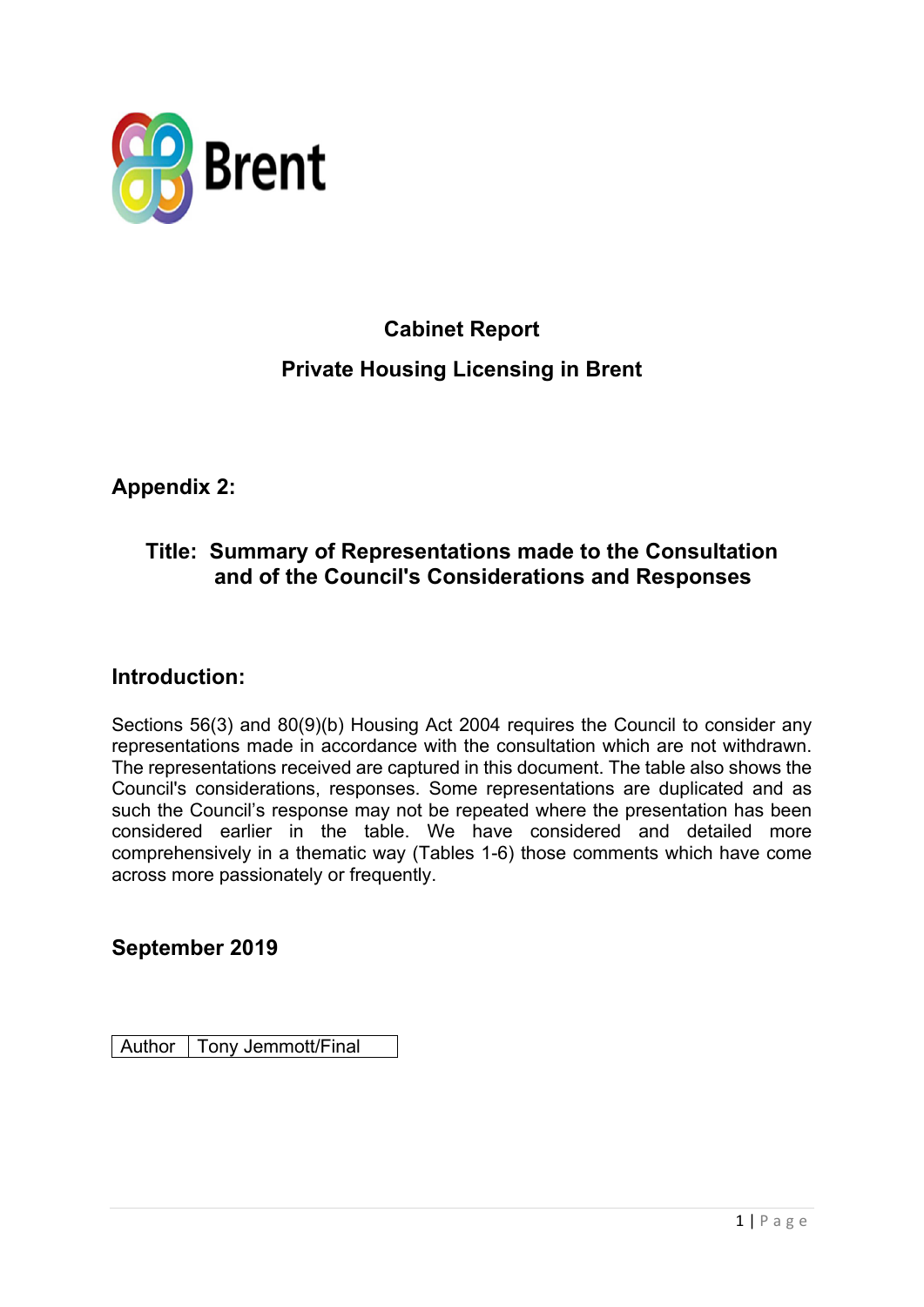| <b>Submis</b><br>sion | <b>Consultation Response</b>                                                                                                                                                                                                                                                                                                                                                                                    | <b>Council's Response</b>                                                                                                                                                                                                                                                                 |
|-----------------------|-----------------------------------------------------------------------------------------------------------------------------------------------------------------------------------------------------------------------------------------------------------------------------------------------------------------------------------------------------------------------------------------------------------------|-------------------------------------------------------------------------------------------------------------------------------------------------------------------------------------------------------------------------------------------------------------------------------------------|
| <b>ARLA</b>           | In general, ARLA does not believe that<br>discretionary licensing schemes are an<br>effective way of promoting higher quality<br>accommodation, feeling that they penalise<br>good landlords, while allowing 'rogues' to<br>operate under the radar. Specifically, ARLA<br>states;                                                                                                                              | We have employed other measures<br>to work alongside licensing. We do<br>not think that there are absolute<br>alternatives to licensing which will in<br>isolation deliver the improvements<br>needed in the private rented sector.                                                       |
|                       | » Many councils have indicated that the<br>schemes cost more to operate than the<br>funding generated from licence fees.                                                                                                                                                                                                                                                                                        |                                                                                                                                                                                                                                                                                           |
|                       | » Licensing schemes can be time-consuming,<br>administrative exercises and they can divert<br>staff away from enforcement in order to<br>process large volumes of applications                                                                                                                                                                                                                                  | Brent has calculated the scheme<br>costs to ensure that is balanced over<br>the life of the scheme.                                                                                                                                                                                       |
|                       | » Recent research has highlighted that<br>relatively few penalties are being issued; the<br>issue therefore does not lie with existing<br>legislation, but rather with a lack of<br>enforcement and councils failing to utilise<br>their existing powers<br>» A more collaborative approach, working<br>with letting agents, landlords and<br>professional bodies to tackle issues, would                       | We have included evidence of the<br>enforcement work done to ensure<br>that additional funding is levered in<br>from the prosecution and civil<br>penalties. Brent Council is profiled as<br>one of the leading Councils taking<br>private Housing enforcement action                     |
|                       | better recognise good practice and would<br>enable local authorities to better target their<br>resources on effective intelligence-led<br>enforcement.                                                                                                                                                                                                                                                          | Since the introduction of<br>discretionary licences in Brent there<br>are many instances of better<br>collaboration externally e.g. the well<br>attended Brent Landlord Forum,<br>together with the involvement with<br>UKLAS, NLA, RLA, tenants groups                                   |
| <b>NLA</b>            | The NLA contends that the proposals are<br>flawed e.g. because of the limits on a<br>landlord's authority to deal with ASB<br>(especially outside of the curtilage) and<br>because it feels the council has not made<br>sufficient use of existing powers. There are<br>concerns about impacts arising from changes<br>to Section 21 and the possible displacement<br>of problem tenants around the borough, as | The Council recognises that there are<br>limitations to dealing with the<br>occurrences and responsibilities of<br>certain types of ASB. However, the<br>Council believes that licensing along<br>with other measures is an effective<br>tool to reduce to deal with the<br>problems.     |
|                       | well as about the impacts on homelessness<br>and on services like adult social care. The NLA<br>also feels there are certain gaps in the<br>information provided e.g. in terms of the<br>council's strategies for dealing with<br>problematic tenants, and how it proposes to<br>support landlords and tenants impacted by<br>issues like subletting and overcrowding. A                                        | The proposals have included<br>considerations from the Council's<br>Homelessness Team and asserted<br>that overall licensing has a positive<br>impact on tenants. However, we<br>have noted that the issue of the s21<br>reforms were raised at several<br>forums during the consultation |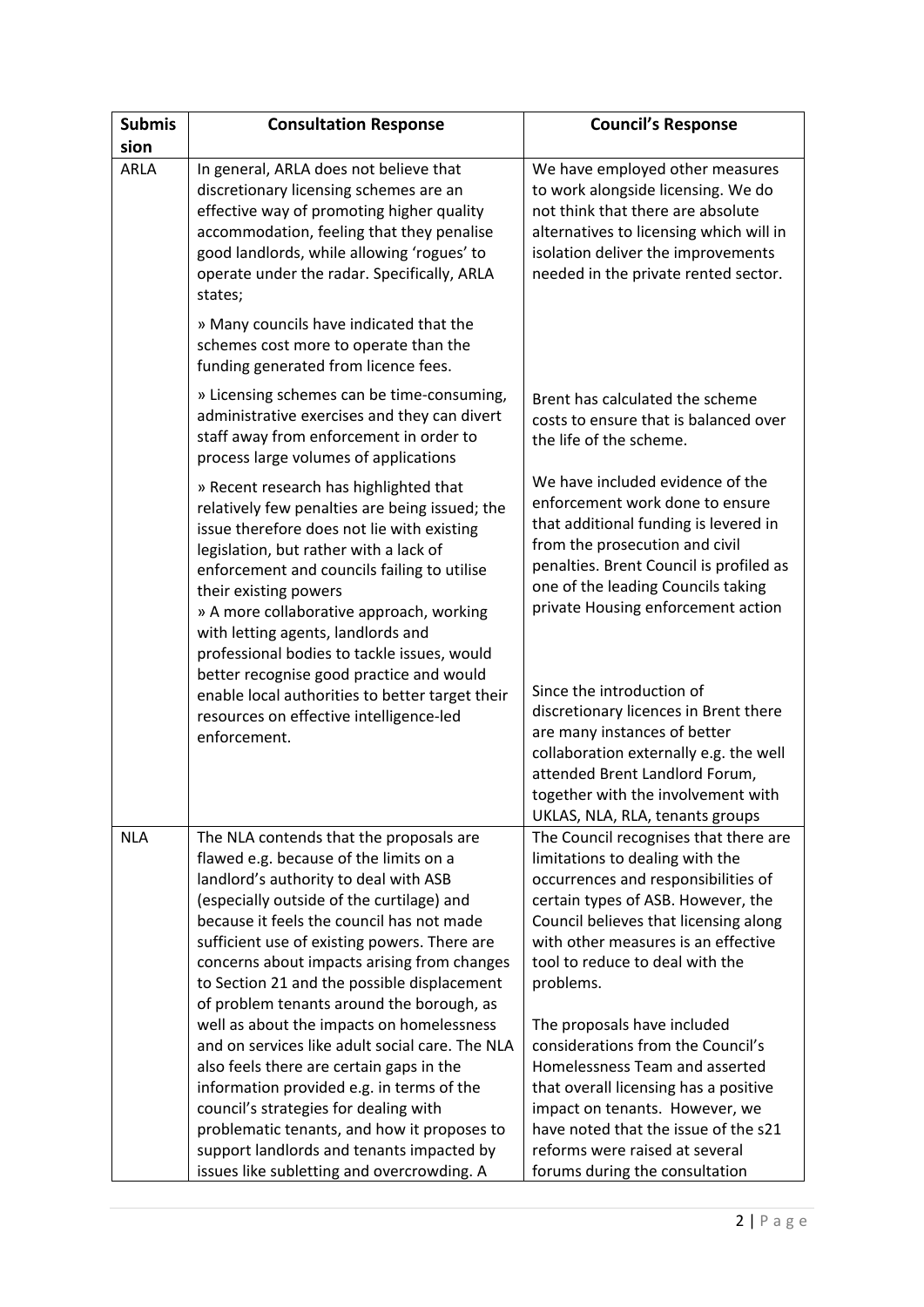| more detail summary of the issues raised is<br>provided in the following list:                                                                                                                                                                                                                        | period. Brent Council will be<br>responding to the Government<br>consultation which closed on 12 <sup>th</sup><br>October 2019                                                                                                                                                                                                                          |
|-------------------------------------------------------------------------------------------------------------------------------------------------------------------------------------------------------------------------------------------------------------------------------------------------------|---------------------------------------------------------------------------------------------------------------------------------------------------------------------------------------------------------------------------------------------------------------------------------------------------------------------------------------------------------|
| » Licensing fuels the cost of renting and<br>exacerbates issues around a lack of<br>affordable housing; this will have a particular<br>impact on those who are most vulnerable                                                                                                                        | We have no particular evidence that<br>Licensing drives up renting costs. Our<br>Licensing fees are reasonably set, but<br>we note that some properties and<br>landlords will needs to invest funds to<br>become complaint. Bad landlords<br>may face enforcement costs. These<br>costs will help tenants, especially<br>those who are most vulnerable. |
| » The council already has existing powers<br>that it is failing to use;  rather than relying<br>on licensing to bring about improvements<br>over a five-year period)                                                                                                                                  | Brent Council has stepped up its<br>enforcement. Our proposals show<br>extensive use of prosecutions and<br>civil penalties.                                                                                                                                                                                                                            |
| » Regulatory burdens should be balanced:<br>while some enforcement is required, it is also<br>important to recognise and encourage good<br>practice (which the NLA feels is not currently<br>the case)                                                                                                | We accept the Council could do more<br>to recognise good practice as good<br>landlords feel tarnished by the<br>reports of the bad landlords. The<br>Council works with the London<br><b>Accreditation Scheme regarding</b>                                                                                                                             |
| » Councils must work with all stakeholders<br>(including the NLA, which is keen to engage<br>with LBB) and not simply blame one group<br>(i.e. landlords)                                                                                                                                             | licence discounts and their annual<br>achievement awards                                                                                                                                                                                                                                                                                                |
| » The proposal does not address issues such<br>as rent-to-rent, illegal subletting and<br>exploitation, nor does it consider AirBnB                                                                                                                                                                   | Rent to rent and sub-let situations are<br>discovered during application<br>processing and when carrying out<br>inspections of properties. Where such                                                                                                                                                                                                   |
| » It is difficult to address subletting, or to<br>manage overcrowding when the tenants are<br>responsible; these practices hurt landlords as<br>well as tenants, and so affected landlords<br>should be supported to help them address<br>the issues                                                  | accommodation is found to be<br>occupied on this basis we will alert<br>the relevant persons and reflect the<br>corrective measures needed as part<br>of our compliance schedules.<br>Properties used as Airbnb are exempt<br>from property licensing and the<br>objectives of the scheme are to tackle<br>housing conditions and ASB, etc.             |
| » A joined-up approach is required but there<br>is little information on how, for example,<br>services like adult social care will be impacted<br>(given that many tenants will have issues<br>with addiction or mental health), nor does<br>the proposal consider possible link with<br>homelessness | In 2017 the Council undertook a<br>study on the impact of licensing on<br>tenants. The action plan was recently<br>reviewed. The plan involved the work<br>of Community Champions and Our<br>Housing Need colleagues I assisting<br>vulnerable tenants.                                                                                                 |
| » If a tenant is causing problems and the<br>landlord ends the tenancy, they will have                                                                                                                                                                                                                | Addressed above                                                                                                                                                                                                                                                                                                                                         |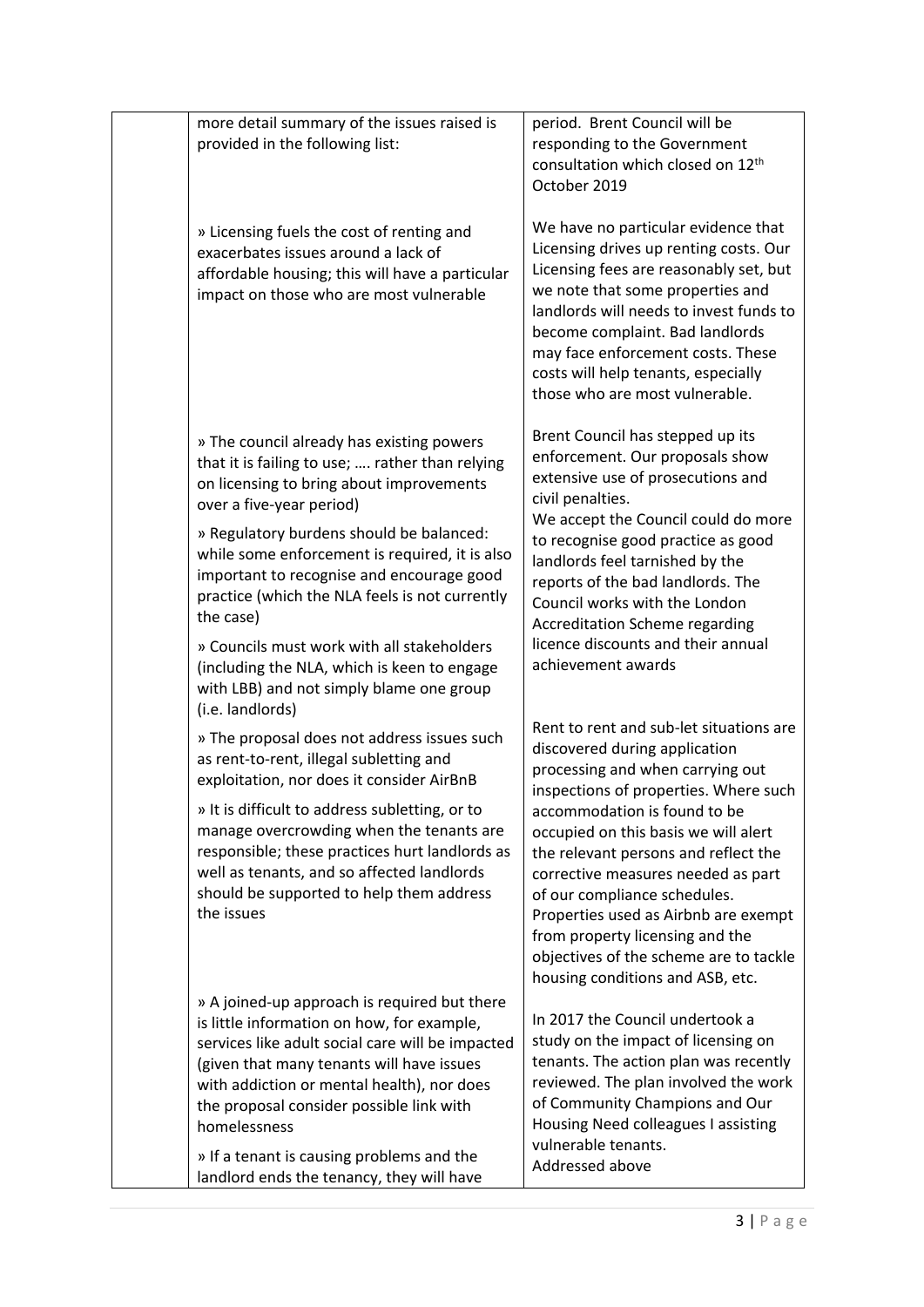| fulfilled their obligations under the licensing<br>scheme; however, this just displaces the issue<br>and the tenant gets 'lost in the system'                                                                                                                                                                                           |                                                                                                                                                                                                                                          |
|-----------------------------------------------------------------------------------------------------------------------------------------------------------------------------------------------------------------------------------------------------------------------------------------------------------------------------------------|------------------------------------------------------------------------------------------------------------------------------------------------------------------------------------------------------------------------------------------|
| » Referencing requirements, along with<br>changes to Section 21 will also make it harder<br>for tenants (especially those who have been<br>evicted) to get housed in the PRS in Brent<br>(e.g. because landlords will be more risk<br>averse, and refuse to take on any tenants<br>who do not have perfect references and<br>histories) | Referencing is a mandato<br>in relation to selective lice<br>are good agencies who as<br>landlords in tenancy chec<br>ensure that landlords kno<br>about the tenants they wi<br>their properties to. The Co<br>work with landlords and t |
| » The landlord can manage a tenant only to<br>the extent of their contract for living in the<br>property; s/he cannot be responsible for<br>activities that occur outside the property or<br>in neighbouring streets                                                                                                                    | the approach to the chang<br>The landlord is being requ<br>steps to address ASB. We<br>regular property inspectio<br>communication with the t                                                                                            |
| » It is almost impossible to the landlord to<br>know if a tenant is the subject of a false or<br>malicious allegation (the tenant can be<br>labelled as guilty without the allegations<br>having been tested)                                                                                                                           | neighbours and the Cound<br>in reducing or eliminating<br>which may arise at the lict<br>property.                                                                                                                                       |
| » Landlords can resolve issues by ending a<br>tenancy, but this will exacerbate, rather than<br>resolve, the issue of high tenancy turnover<br>(the council should instead adopt a policy<br>similar to Leeds or Doncaster)                                                                                                             | Our practices allow for ad<br>support to landlords and<br>referrals to landlord bodi<br>agencies and internal Hou<br>colleagues.                                                                                                         |
| » Waste issues are exacerbated by the<br>difficulties involved in accessing municipal<br>waste points. NLA would be willing to work<br>with LBB on a strategy for the collection of<br>excess waste at the end of tenancies<br>(mentioning Leeds Rental Standard is an<br>example)                                                      | The Council has looked clo<br>licensing condition relatin<br>We have included a web-<br>information about Brent's<br>Strategy and will continue<br>closely with our Waste M<br>Service.                                                  |
| » Given that the size of the PRS is being used<br>as a justification for licensing, the NLA would<br>like clarification on whether the council has<br>any policies to reduce or grow the PRS in<br>particular areas                                                                                                                     | Due to housing pressures<br>housing supply initiatives<br>that the PRS in Brent will<br>grow. Please refer to the<br>Housing Strategy for infor<br>new Homes etc.,                                                                       |
| » Introducing licensing into areas identifies<br>them as 'problem zones' - this stigmatises<br>the area (affecting property prices, insurance<br>premiums and so on, in ways that<br>stakeholders might not be aware of) and also<br>deters investment.                                                                                 | Licensing Schemes are me<br>address particular probler<br>area. Certain costs and de<br>be due to market forces, i<br>licensing which many beli<br>a level playing field.                                                                |
| » The social rented sector has made many<br>efforts to remove problem tenants - how can                                                                                                                                                                                                                                                 | Our experience is that AS<br>the PRS is more positively                                                                                                                                                                                  |

ry condition ences. There ssist ks to help to w more ill be renting ouncil will tenants on ges to s21.

ired to take believe that ons, tenants, cil will assist problems ensed

lvice and tenants e.g. es, tenant **asing Needs** 

osely at the lg to waste. link to s Waste e to work lanagement

and we expect continue to Council's mation on

eant to ms in an ecisions may not just ieve creates

**B** link with correlated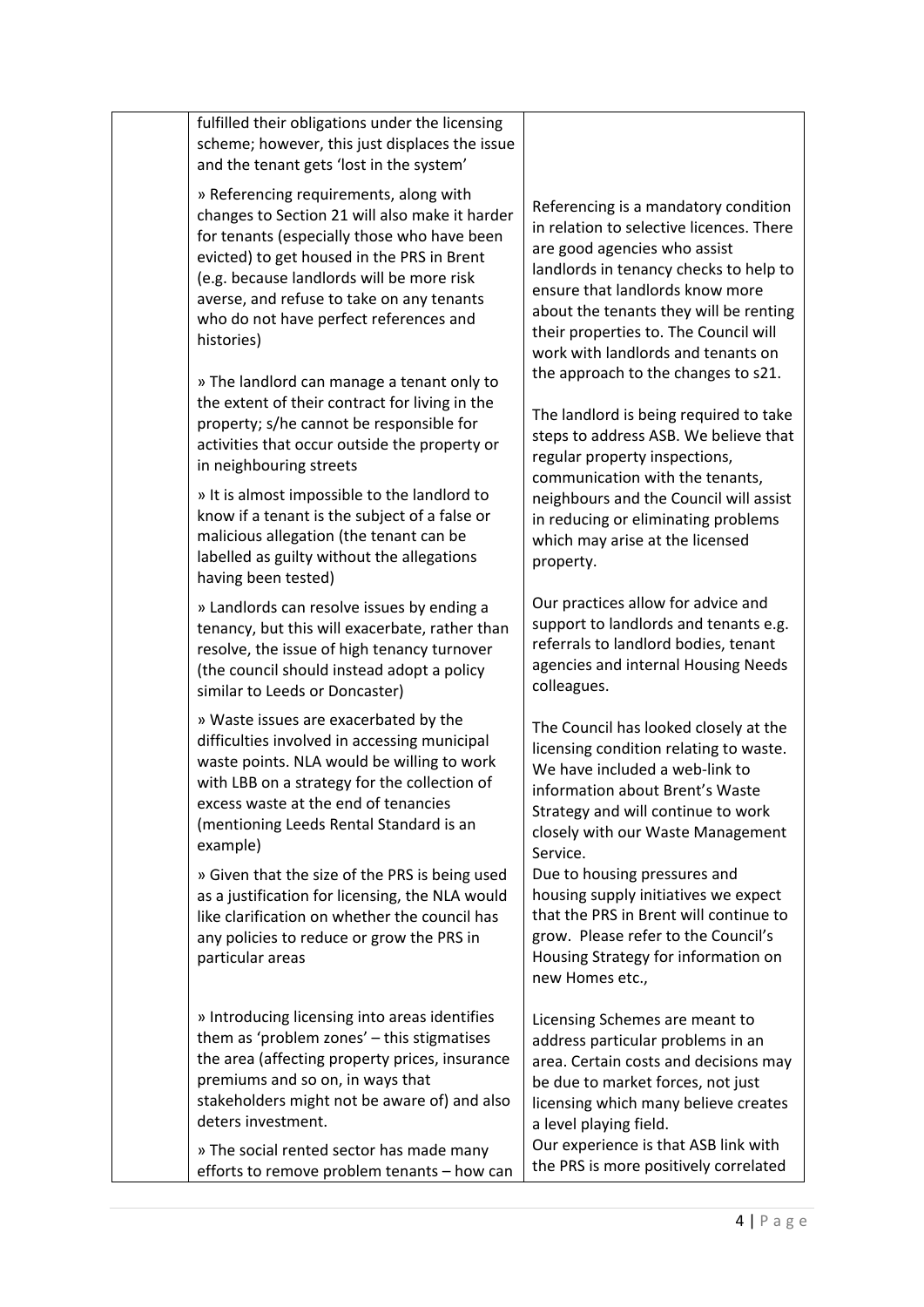|                                                 | the PRS be expected to deal with the issues<br>when the social sector has failed?<br>» Some of the conditions the landlord is<br>expected to comply with conflict with the<br>tenant's right to 'quiet enjoyment'                                                                                                                                                                                                             | than ASB in the social sector. Our<br>evidence shows profiles in areas of<br>high social housing e.g. Stonebridge<br>ward. The matters will be referred to<br>the Housing Management Team to<br>consider as part of their action plan<br>We have addressed matters of<br>conditions separately in this<br>response. However, by working with<br>tenants support agencies tenants will<br>be able to get better information on<br>their rights.                                                                                                                                                                                           |
|-------------------------------------------------|-------------------------------------------------------------------------------------------------------------------------------------------------------------------------------------------------------------------------------------------------------------------------------------------------------------------------------------------------------------------------------------------------------------------------------|------------------------------------------------------------------------------------------------------------------------------------------------------------------------------------------------------------------------------------------------------------------------------------------------------------------------------------------------------------------------------------------------------------------------------------------------------------------------------------------------------------------------------------------------------------------------------------------------------------------------------------------|
|                                                 | » The council needs a strategy to deal with<br>tenants who are persistent offenders,<br>especially where the problems arise from<br>complex needs (e.g. drug and alcohol<br>addiction) that landlords are not qualified to                                                                                                                                                                                                    | The ASB Team in Brent are working<br>on an ASB action plan. PHS Licensing<br>is part of the working its working<br>party.                                                                                                                                                                                                                                                                                                                                                                                                                                                                                                                |
|                                                 | address<br>» The NLA is concerned about gaps in<br>evidence and justification and would<br>appreciate: clarification on how the council<br>will support landlords when notices are<br>served or there are issues involving tenants;<br>more data on ASB incidents, including<br>breakdowns by tenure, how homelessness<br>has been considered, and what additional<br>services will be provided to deal with mental<br>health | The 2017 report provides evidence of<br>ASB at tenure level. These proposals<br>have built on the 2017 report adding<br>data from the BRE Housing Stock<br>Condition study (2019) on property<br>conditions and deprivation to detail<br>the problems in the ward areas and<br>also at LSOA level. It is not possible to<br>include the full reports and reference<br>is made to evidence at various<br>sections of the proposal document.<br>In addition, we have duly carried out<br>an Equalities Analysis to consider and<br>to address the impact of licensing on<br>Brent's population and notably with<br>regard to the protected |
|                                                 | » Once this information has been provided, it<br>feels that the council should then re-consult<br>on its proposals with all relevant<br>stakeholders.                                                                                                                                                                                                                                                                         | characteristics, socio-economic and<br>homelessness status.<br>The reports mentioned above can be<br>made. As such there is no need to re-<br>consult on our proposals.                                                                                                                                                                                                                                                                                                                                                                                                                                                                  |
| RLA-<br>Residential<br>Landlords<br>Association | Though we appreciate the issues that Brent<br>Council have mentioned and the impact they<br>can have on tenants, landlords and the<br>housing market in areas proposed, the RLA is<br>opposed to the scheme and has many<br>general objections to Licensing overall.                                                                                                                                                          |                                                                                                                                                                                                                                                                                                                                                                                                                                                                                                                                                                                                                                          |
|                                                 | <b>Enforcement Powers</b>                                                                                                                                                                                                                                                                                                                                                                                                     | The proposal document provides<br>detailed evidence of the use of formal                                                                                                                                                                                                                                                                                                                                                                                                                                                                                                                                                                 |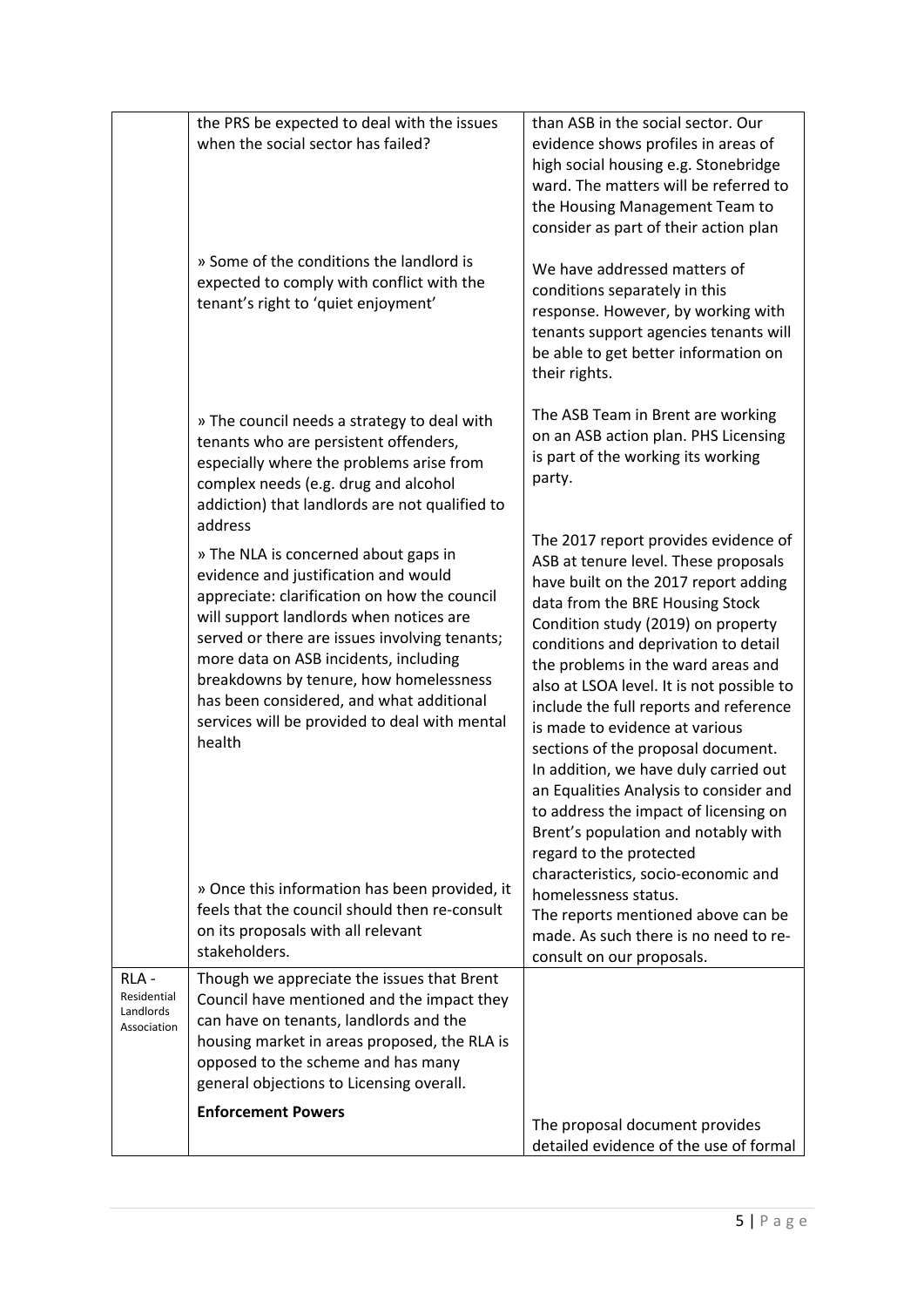| There are over 150 Acts of Parliament and<br>more than 400 regulations affecting landlords<br>in the private rented sector.                                                                                                                                                                                                                                                                                                                                                                                                                   | and informal enforcement powers by<br><b>Brent</b>                                                                                                                                                                                                                                                                                                      |
|-----------------------------------------------------------------------------------------------------------------------------------------------------------------------------------------------------------------------------------------------------------------------------------------------------------------------------------------------------------------------------------------------------------------------------------------------------------------------------------------------------------------------------------------------|---------------------------------------------------------------------------------------------------------------------------------------------------------------------------------------------------------------------------------------------------------------------------------------------------------------------------------------------------------|
| Councils should use the enforcement powers<br>already granted to them by the Housing and<br>Planning Act 2016 and Housing Act 2004 to<br>their full extent, rather than rely on Licensing<br>Schemes to regulate landlords in addition to<br>these powers. The Council has also not taken<br>into consideration the amount of informal<br>enforcement activity undertaken between<br>local authorities and private landlords.                                                                                                                 | Brent will be working with its Trading<br>Standards Team in relation to The<br>Tenant Fees Act. Landlords and<br>tenant will be signposted to our<br>websites for guidance e.g. 'How to<br>Rent' and 'How to Let', and policies.<br>Referrals for enforcement will be<br>shared with colleagues and entries<br>made on the relevant rogue<br>databases. |
| The Tenant Fees Bill has also introduced a<br>lead enforcement authority to provide<br>guidance and support to local authorities<br>regarding the enforcement of letting agent<br>requirements.                                                                                                                                                                                                                                                                                                                                               |                                                                                                                                                                                                                                                                                                                                                         |
| <b>Raising Standards</b>                                                                                                                                                                                                                                                                                                                                                                                                                                                                                                                      | We argue strongly that licensing                                                                                                                                                                                                                                                                                                                        |
| There is little evidence that licensing schemes<br>improve housing standards. The focus of staff<br>becomes the processing and issue of licences,<br>while prosecutions centre on whether a<br>property is licensed or not, rather than<br>improving management standards and<br>property conditions. Additionally, the decent<br>homes standard is a measure of the standard<br>of housing and has no legal applicability to<br>PRS housing. The Housing Health and Safety<br>Rating System (HHSRS) is the relevant<br>standard for the PRS. | particularly where backed by robust<br>inspection and enforcement drives us<br>PRS standards.                                                                                                                                                                                                                                                           |
|                                                                                                                                                                                                                                                                                                                                                                                                                                                                                                                                               | The Council aims to use Part $1 -$<br>HHSRS enforcement measures to<br>tackle poor property conditions but<br>recognise the extra burdens that<br>Local Authorities have expressed<br>concerning the use of the HHSRS,<br>albeit any improvements to be made<br>following the reviews of the system.                                                    |
| The Council already has the necessary tools<br>to tackle poor housing management and<br>conditions in the PRS. Rather than introduce<br>a bureaucratic licensing scheme that will see<br>scarce resources focused on processing<br>applications, the council should continue to<br>direct these limited resources at identifying<br>private rented properties and taking effective<br>enforcement action.                                                                                                                                     | We believe that licensing and<br>enforcement offers better tools than<br>enforcement alone.                                                                                                                                                                                                                                                             |
| Fee Structure charges - Finder's Fee                                                                                                                                                                                                                                                                                                                                                                                                                                                                                                          | See earlier response                                                                                                                                                                                                                                                                                                                                    |
| Only one licence fee can be charged per<br>application. The proposed fee of £300 for<br>"where a licensable property was found by<br>the Council (landlords may still be subject to<br>prosecution by the Council for operating an<br>unlicensed rental accommodation). The                                                                                                                                                                                                                                                                   |                                                                                                                                                                                                                                                                                                                                                         |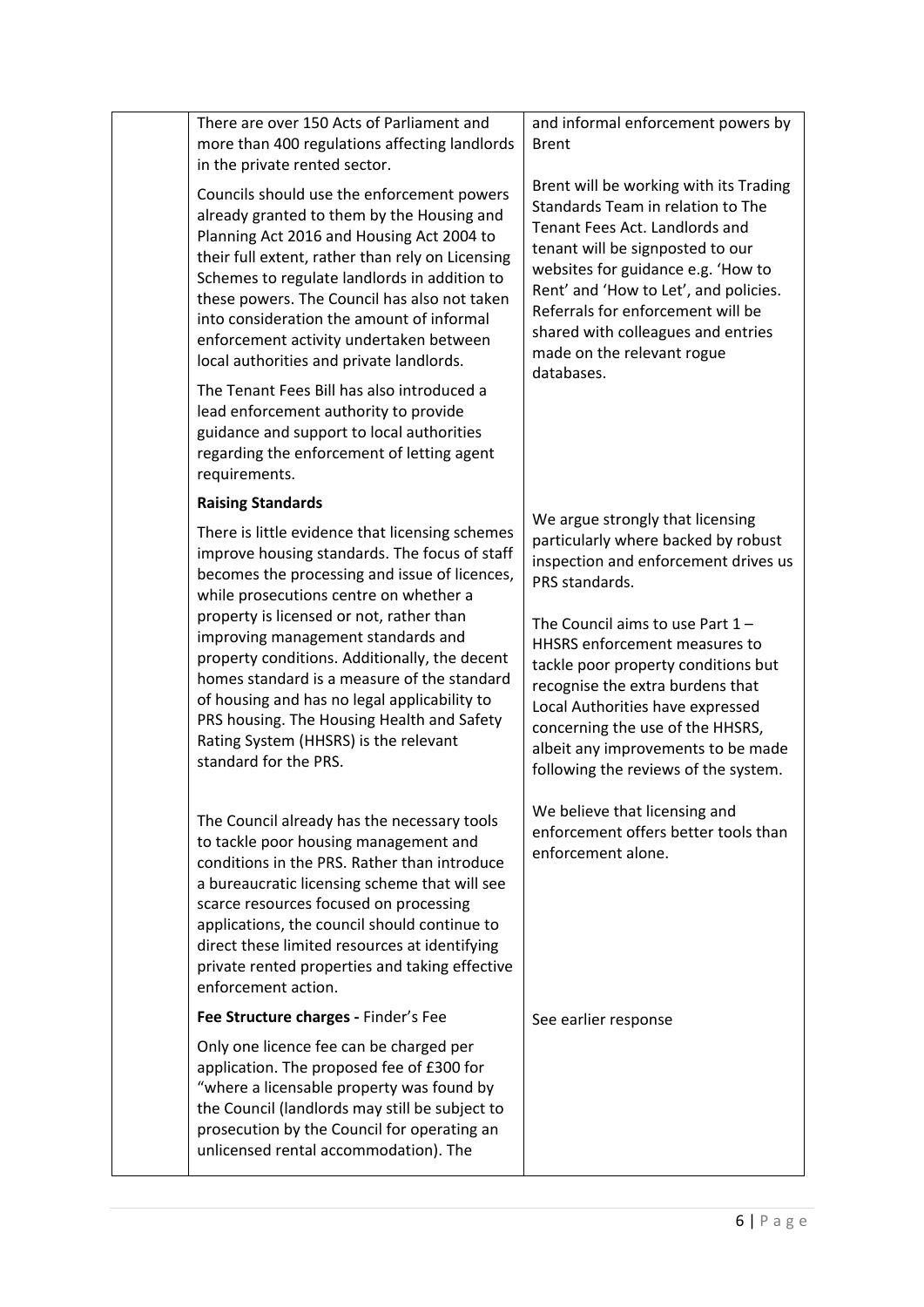|                                        | council should, therefore, remove the<br>proposed Finder's Fee.                                                                                                                                                                                                                                                                                                                                                                                                                                                                      |                                                                                                                                                                                                                                                                                                                                                                                                                                                                         |
|----------------------------------------|--------------------------------------------------------------------------------------------------------------------------------------------------------------------------------------------------------------------------------------------------------------------------------------------------------------------------------------------------------------------------------------------------------------------------------------------------------------------------------------------------------------------------------------|-------------------------------------------------------------------------------------------------------------------------------------------------------------------------------------------------------------------------------------------------------------------------------------------------------------------------------------------------------------------------------------------------------------------------------------------------------------------------|
|                                        | <b>Licence Conditions</b>                                                                                                                                                                                                                                                                                                                                                                                                                                                                                                            |                                                                                                                                                                                                                                                                                                                                                                                                                                                                         |
|                                        | The proposed licence conditions relating to<br>the licence holder requesting information<br>about previous unspent convictions goes<br>beyond the scope of information a landlord<br>should ask a tenant as it raises concerns of<br>privacy. A tenant's unspent convictions<br>should not be a barrier to a tenancy.                                                                                                                                                                                                                | See Licence conditions responses -<br>Table 1.                                                                                                                                                                                                                                                                                                                                                                                                                          |
|                                        | <b>Amenity Standards</b>                                                                                                                                                                                                                                                                                                                                                                                                                                                                                                             | See Licence conditions responses -<br>Table 1.                                                                                                                                                                                                                                                                                                                                                                                                                          |
|                                        | Appendix 1 of the document titled "Annexe B<br>Additional Licensing Proposed Conditions"<br>sets out the Council's Amenity and Space<br>Standards that licence holders must ensure<br>there are compliant. Although a local<br>authority can produce local guidance on such<br>standards, they cannot overrule mandatory<br>standards set by national legislation.                                                                                                                                                                   |                                                                                                                                                                                                                                                                                                                                                                                                                                                                         |
|                                        | The relevant case law is Clark v Manchester<br>City Council [2015] UKUT 0129 (LC).<br>Therefore, the RLA recommends that the<br>council, should it go forward with licensing,<br>amend Condition 3 to state that the Amenity<br>and Space Standards are only guidance, and<br>would not constitute a breach in licence<br>should they not be complied with by the<br>licence holder.                                                                                                                                                 | Condition amended See Table1 and<br>Appendix 8                                                                                                                                                                                                                                                                                                                                                                                                                          |
|                                        | Table 16 of the summary of findings (page 53)<br>show that it is not necessary for certain<br>wards to be included in the licensing<br>designation. Examples primarily include<br>designated area D4 (Alperton, Preston,<br>Sudbury, Northwich Park, Tokyngton) which<br>does not qualify all the elements of poor<br>property conditions outlined. If the council<br>were to proceed with licensing, we strongly<br>argue that certain wards do not need to be<br>included and the designation should be<br>redone to reflect this. | Table 16 shows that these wards fail<br>the poor housing conditions category<br>for either all Cat1 hazards (Northwick<br>Park, or for at least 1 Cat hazard<br>(Alperton, Preston, Sudbury,<br>Northwick Park and Tokyngton).<br>Northwick Park also has high Cat 2).<br>In addition, Tokyngton fails for<br>disrepair. All four wards except<br>Northwick Park fails for ASB. The<br>findings are from a BRE 2019 study<br>commissioned by Brent for this<br>purpose. |
| Safeagent<br>previously<br><b>NALS</b> | » High levels of gang and drug-related crime<br>reflect wider societal problems that cannot<br>be addressed by landlords (e.g. because<br>these are 'street crimes' that don't tend to<br>affect individual properties)<br>» The fact that criminality has increased over                                                                                                                                                                                                                                                            | The analyses show a link between<br>high levels of ASB in the vicinity of<br>high levels of PRS properties. Hotspot<br>maps provide evidence.<br>There is evidence from the Brent<br>Safety Partnership on Police reported                                                                                                                                                                                                                                              |
|                                        | the lifetime of the current scheme indicates                                                                                                                                                                                                                                                                                                                                                                                                                                                                                         | crime and hotspots.                                                                                                                                                                                                                                                                                                                                                                                                                                                     |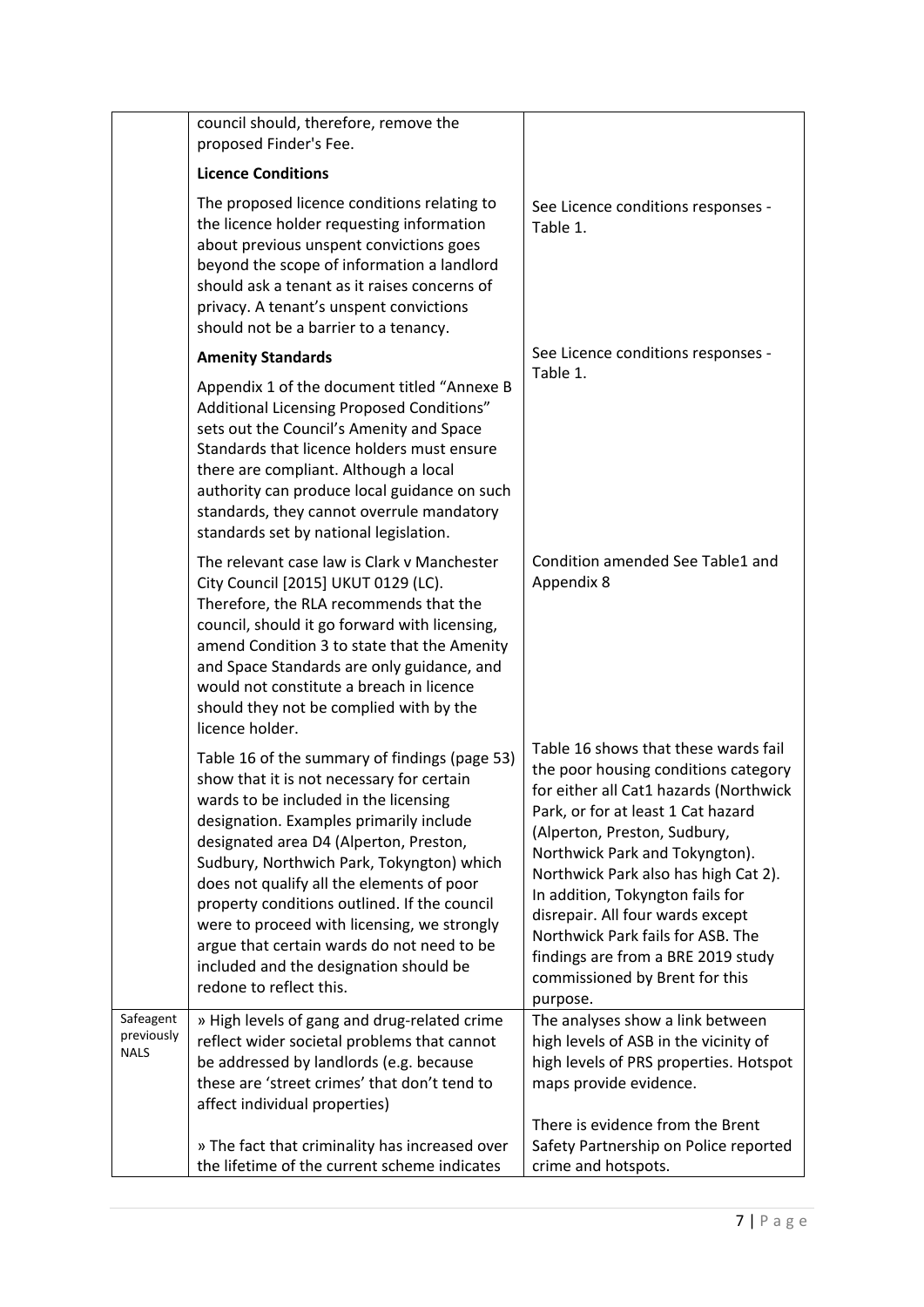| both a lack of causation between the PRS and<br>street crime, as well as the difficulty of using<br>property licensing as a means to address this<br>issue                                                                                                                                                                      | We have found an increase in ASB in<br>Harlesden, Wembley Central and<br>Willesden Green since the<br>introduction of selective licensing in<br>those areas. Reviews of licensing<br>schemes report that ASB rises, giving<br>one reasons as the increased<br>awareness, reporting and recording<br>of incidences by residents and the<br>Council. We believe that it is<br>necessary to continue with licensing<br>to realise the scheme benefits                                                                                                                                                   |
|---------------------------------------------------------------------------------------------------------------------------------------------------------------------------------------------------------------------------------------------------------------------------------------------------------------------------------|------------------------------------------------------------------------------------------------------------------------------------------------------------------------------------------------------------------------------------------------------------------------------------------------------------------------------------------------------------------------------------------------------------------------------------------------------------------------------------------------------------------------------------------------------------------------------------------------------|
| » There is a very high level of non-compliance<br>under LBB's existing HMO licensing scheme,<br>but there is no suggestion as to how this<br>would be addressed moving forward (it is<br>unfair, meanwhile, for a small proportion of<br>landlords and agents to be subsidising the<br>scheme).                                 | Whereas mandatory HMO licensing<br>has seen greater than the predicted<br>number of licence applications, we<br>have found the take up for additional<br>licensing much lower. We expect that<br>the new mandatory licensing<br>definition, and the widening of<br>selective licensing will create more<br>voluntary applications. We will be<br>using data analytics (following our<br>BRE data), as well as continuing with<br>targeted enforcement, publicity, and<br>will be encouraging reporting of<br>unlicensed properties to identify<br>those landlords who fail to apply for<br>licences. |
| » It is queried whether the council would be<br>required to undertake HHSRS inspections on<br>all properties over the next 5 years to address<br>concerns around property conditions,<br>doubting it has the resources to do so.                                                                                                | The resources aim to strike a balance<br>between getting all HMOs licensed<br>and ensuring compliance with HMO<br>standards and licence conditions. In<br>stating how HMO licensing will work,<br>performance measures will be set.                                                                                                                                                                                                                                                                                                                                                                  |
| »Some specific issues are identified around<br>the inclusion of section 257 HMOs. Safeagent<br>feels it would be difficult for a typical agent<br>to know if the building qualified as a HMO<br>under the section 257 definition1 (and<br>therefore if an Additional Licence was<br>needed                                      | It is accepted that the complex<br>definition of s257 makes it difficult<br>for some landlords. The HMO scheme<br>continues the approach to s257 with<br>Licensing officers working with our<br><b>Building Control and Planning</b><br>colleagues to apply to fair and                                                                                                                                                                                                                                                                                                                              |
| » To address the above it is recommended<br>that Brent follows a similar approach to LB<br>Ealing e.g. in terms of restricting licensing<br>only to section 257 HMOs where the whole<br>building and all the flats within it are in single<br>ownership or effectively under the same<br>control, and where the number of flats | consistent approach to licensing<br>these properties. Several other<br>authorities have not sought to<br>restricted the HMO description for<br>licensing purposes.                                                                                                                                                                                                                                                                                                                                                                                                                                   |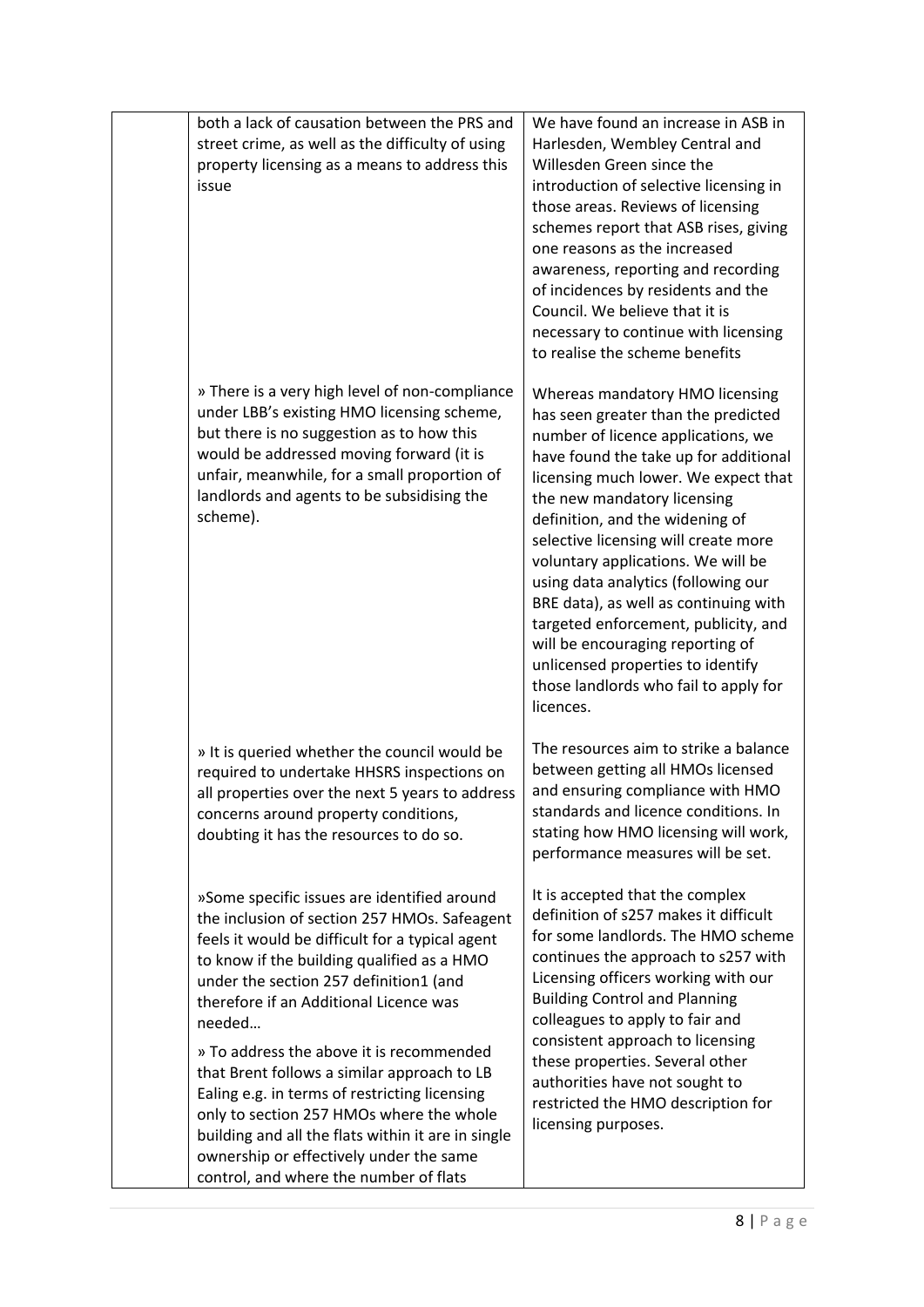| exceeds the number of storeys in the<br>building.<br>In relation to fees, Safeagent is pleased there<br>is no uplift in the proposed fees and it<br>welcomes the proposed discount associated<br>with renewal. However:<br>» It is unconvinced about the legality (under<br>the Housing Act 2004) of LBB's proposed<br>additional fees for reminder letters and<br>missed inspections<br>» It encourages LBB to follow the example of<br>Ealing and Islington, by extending the £40<br>discount for accreditation to include those<br>licensed properties where the designated<br>manager is an accredited letting agent e.g. via<br>Safeagent's own accreditation scheme | Comments regarding the levels of the<br>basic fees. Fees are responded to<br>separately in the report.<br>The basic fee i.e. Part 1 and 2 charges<br>have been examined and have been<br>properly structured.<br>Additional charges are not made with<br>the same legality. We believe that it is<br>fair to level the additional costs on<br>those landlords who have not yet<br>licenced or who caused the service to<br>incur costs, without spreading such<br>costs onto compliant landlords.<br>Brent works in Partnership with<br>UKLAS (LLAS), in hosting accreditation<br>for training for landlords. The<br>discount promotes this training<br>locally. Landlords are able to recover<br>training cost as a business expense. |
|---------------------------------------------------------------------------------------------------------------------------------------------------------------------------------------------------------------------------------------------------------------------------------------------------------------------------------------------------------------------------------------------------------------------------------------------------------------------------------------------------------------------------------------------------------------------------------------------------------------------------------------------------------------------------|----------------------------------------------------------------------------------------------------------------------------------------------------------------------------------------------------------------------------------------------------------------------------------------------------------------------------------------------------------------------------------------------------------------------------------------------------------------------------------------------------------------------------------------------------------------------------------------------------------------------------------------------------------------------------------------------------------------------------------------|
| In relation to the proposed licence<br>conditions:<br>» Safeagent identifies what it sees as various<br>issues in the proposed conditions for both<br>HMOs and other privately rented properties<br>(specifically, it believes that some of the<br>licensing conditions contravene the<br>judgement in the case of Brown v Hyndburn<br>Borough Council 2018)                                                                                                                                                                                                                                                                                                              | Given the number of comments<br>received ton regarding the licensing<br>conditions, the considerations for<br>both selective and HMO conditions<br>are in a table below as a part of this<br>document                                                                                                                                                                                                                                                                                                                                                                                                                                                                                                                                  |
| » In other boroughs, licence approvals have<br>taken 6 months or more due to backlogs in<br>processing applications. Safeagent therefore<br>asks the council to publish clear service<br>standards, setting out the timescale for<br>processing licence applications and allowing<br>its performance to be monitored;                                                                                                                                                                                                                                                                                                                                                     | It is proper that standards and<br>expectations around application<br>processing are clear. Whilst at peak<br>times of applications being received<br>delays can occur, in general licences<br>are processed within 6 weeks. We<br>will provide resources to minimise<br>any backlog and will keep landlords<br>informed about the status of the<br>applications, expediting cases as<br>necessary.                                                                                                                                                                                                                                                                                                                                    |
| » The council must maintain an appropriately<br>sized, well-resourced and effective<br>enforcement team (to prevent the regulatory<br>burdens falling solely on those who apply for<br>a licence)<br>» The council is encouraged to explore<br>mechanisms for effective liaison with letting                                                                                                                                                                                                                                                                                                                                                                              | Enforcement has already responded<br>but given the strength of the<br>representation made regarding<br>enforcement, the theme is responded<br>to further in the Table 5 below.<br>Licensing works with the Brent<br>Consumer Protection Team with                                                                                                                                                                                                                                                                                                                                                                                                                                                                                      |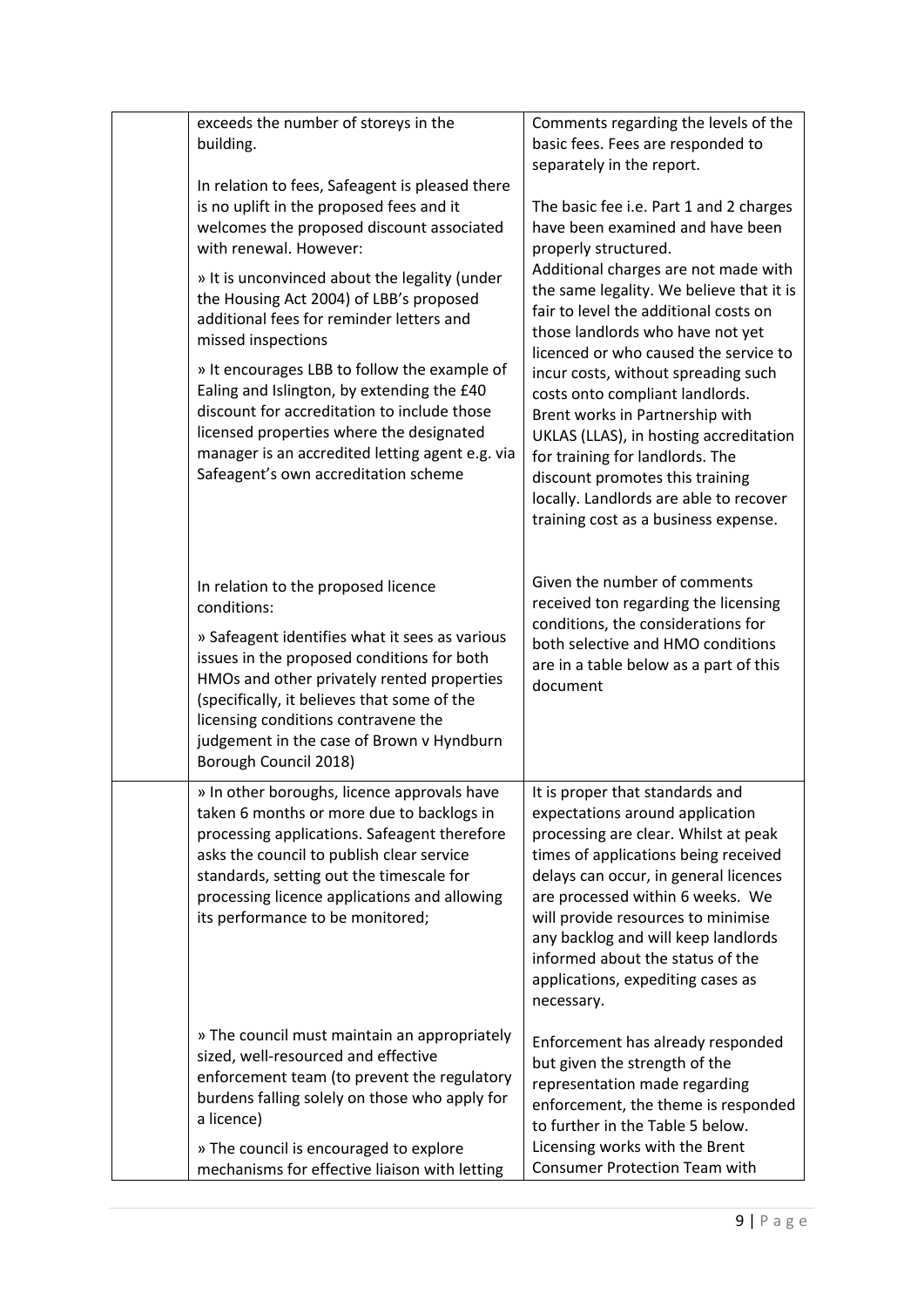| agents and to acknowledge the benefits of<br>encouraging landlords to use regulated<br>letting agents<br>» To achieve better regulation of the private<br>rented sector and improve consumer<br>protection, it is important the council takes a<br>'holistic' approach that extends beyond<br>licensing, recognising (for example) efforts to<br>regulate lettings agents in legislation by<br>requiring them to belong to a government-<br>approved redress scheme. Safeagent has<br>produced an Effective Enforcement Toolkit,<br>to assist councils in regulating the private<br>rented sector an in effectively using<br>enforcement powers against lettings and<br>management firms.                                                                                                                                                                                                                                                                                                                                                                                                                                                                                                                                                                                                                                                                                                                                                     | regard to regulating letting agents.<br>This area is worth further<br>examination to ensure that we are<br>working with others holistically.                                                                                                                                                                                                                                                                                                                                                                                                                                                                                                                                                                                                                                                                                                                                                                                                                                                                                                                                                                          |
|-----------------------------------------------------------------------------------------------------------------------------------------------------------------------------------------------------------------------------------------------------------------------------------------------------------------------------------------------------------------------------------------------------------------------------------------------------------------------------------------------------------------------------------------------------------------------------------------------------------------------------------------------------------------------------------------------------------------------------------------------------------------------------------------------------------------------------------------------------------------------------------------------------------------------------------------------------------------------------------------------------------------------------------------------------------------------------------------------------------------------------------------------------------------------------------------------------------------------------------------------------------------------------------------------------------------------------------------------------------------------------------------------------------------------------------------------|-----------------------------------------------------------------------------------------------------------------------------------------------------------------------------------------------------------------------------------------------------------------------------------------------------------------------------------------------------------------------------------------------------------------------------------------------------------------------------------------------------------------------------------------------------------------------------------------------------------------------------------------------------------------------------------------------------------------------------------------------------------------------------------------------------------------------------------------------------------------------------------------------------------------------------------------------------------------------------------------------------------------------------------------------------------------------------------------------------------------------|
| Quintain<br>Quintain and Tipi object to the inclusion of<br>/Tipi<br>the site within the proposed Additional<br>Licensing designation, for the reasons<br>summarised below:<br>» All Tipi properties are professionally<br>managed by a dedicated Build-to-Rent<br>management company, and therefore are<br>unlikely to give rise to the problems that<br>justify Additional Licensing;<br>» The 'uniqueness' of Wembley Park's<br>regeneration justifies its exclusion e.g. in<br>terms of the 'scale and quality of housing<br>being delivered in one location by one<br>developer';<br>» The Build-to-Rent sector is distinctive and<br>for these purposes should not be classed as<br>part of the PRS; moreover, the consultation<br>document provides no evidence of a link<br>between the sector and those issues said to<br>be affecting the PRS;<br>» In recent years, Get Living London<br>successfully argued that East Village in<br>Stratford should be excluded from Additional<br>and Selective Licensing in London Borough of<br>Newham; this has set an important<br>precedent for excluding Build-to-Rent from<br>discretionary licensing schemes;<br>» Wembley Park is unaffected by Mandatory<br>HMO Licensing (due to the exemptions<br>around having three or more self-contained<br>flats in a purpose-built block) and it has also<br>been excluded from LBB's proposed new<br>Selective Licensing designations. It is | Brent Council recognises the<br>circumstance of Wembley Park.<br>Its proposals have excluded the area<br>from the selective licensing, but have<br>included the area for additional<br>licensing.<br>The key reason is that for additional<br>licensing we have considered the<br>"area" as the entire borough and that<br>the problems associated with HMOs<br>extend across the area.<br>The consultation responses do not<br>support the exclusion of Wembley<br>Park from either scheme and in the<br>online questionnaire have given<br>overwhelming support to detailed<br>designations.<br>Whilst we understand that tipi feel<br>that they are not a typical landlord, as<br>the legislation stands their properties<br>are not statutorily exempted from<br>licensing. The Authority will monitor<br>the decision to exclude their area<br>from selective licensing.<br>Going forward we would be<br>interested to hear of the reasons for<br>the Newham decision to exclude<br>Build-to-Rent HMOs from their<br>additional scheme.<br>We have applied the mandatory<br>licensing definition. HMO which fall |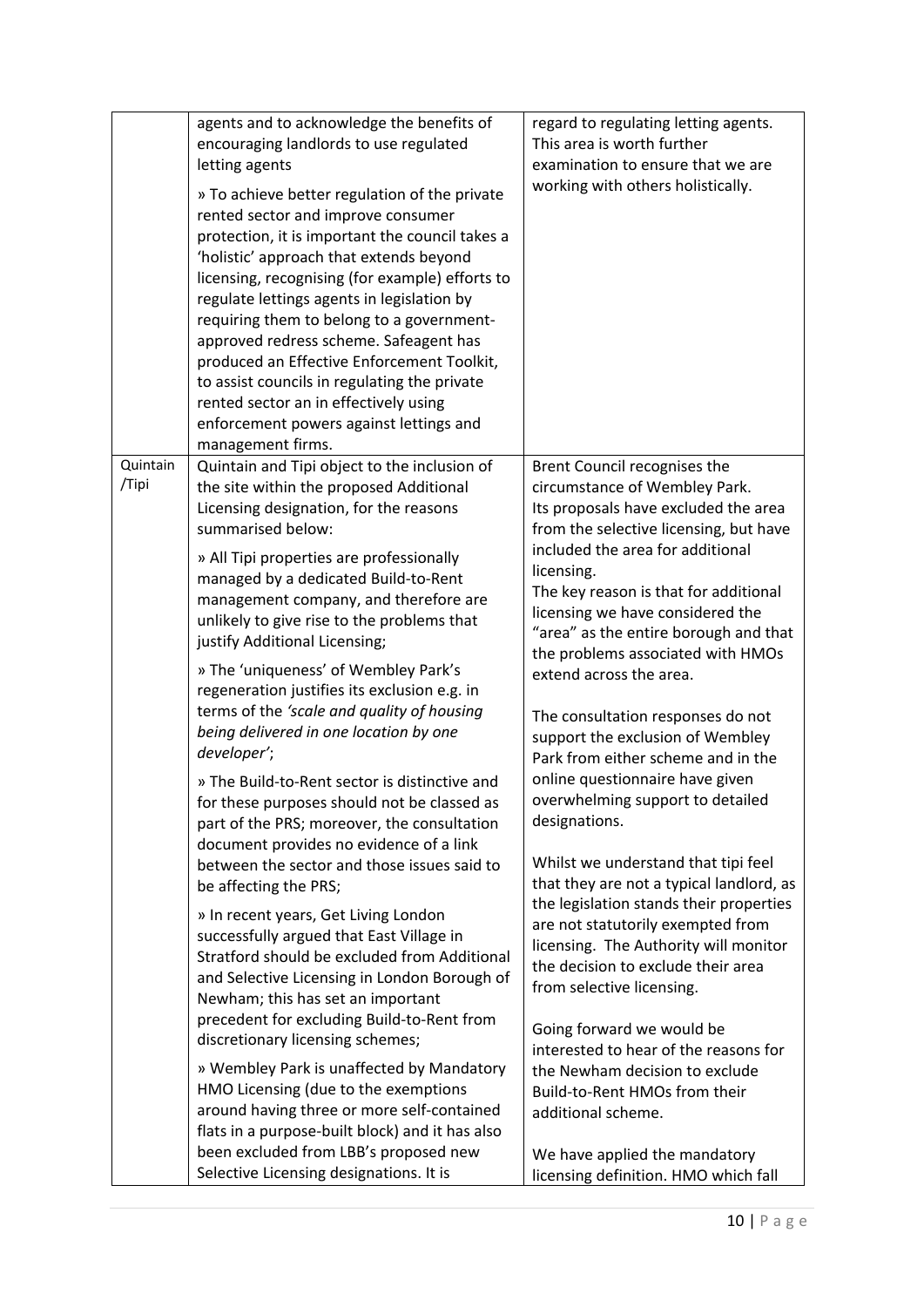|                                           | 'irrational' for it to be included it in the<br>Additional Licensing proposals when these<br>other forms of licensing will not apply;                                                                                                                                                                                                                                                                                                                                                                                                                                              | outside that scope (subject to the<br>exemptions) will be included in the<br>additional scheme.                                                                                                                                                                                                                  |
|-------------------------------------------|------------------------------------------------------------------------------------------------------------------------------------------------------------------------------------------------------------------------------------------------------------------------------------------------------------------------------------------------------------------------------------------------------------------------------------------------------------------------------------------------------------------------------------------------------------------------------------|------------------------------------------------------------------------------------------------------------------------------------------------------------------------------------------------------------------------------------------------------------------------------------------------------------------|
|                                           | » Properties built by Quintain that go on to<br>be managed by a Registered Provider are<br>exempt from Additional Licensing; however,<br>as there is no difference between these and<br>the remaining Quintain properties (in terms<br>of the standard of the properties and of the<br>quality of their management), they should all<br>be exempt;                                                                                                                                                                                                                                 |                                                                                                                                                                                                                                                                                                                  |
|                                           | » Crime and ASB are continuously monitored<br>on the site and are not a significant issue.<br>Moreover, security is enhanced because<br>Quintain (through Wembley Park Estate<br>Management Co Ltd and Tipi) controls and<br>manages not only the homes themselves, but<br>also 'the common parts and the public realm'<br>- which is very different to the situation<br>under which an ordinary residential landlord<br>operates.                                                                                                                                                 | We have considered ASB, Crime, etc.,<br>in relation to selective licensing and<br>have applied the parameters for<br>designation the "area". We have<br>looked at HMO and selective licensing<br>separately. As mentioned earlier, we<br>feel that it was reasonable to exclude<br>the "area".                   |
| Harlesden<br>Area<br>Action<br>(HAA)      | HAA is fully supportive of the continuation of<br>the scheme but has further suggestions to<br>improve its effectiveness, which include:<br>» Reaching out to landlords: making sure s/he<br>is the person responsible for the licence, and<br>making sure s/he reads the conditions (e.g.<br>by making them sign each page of the<br>conditions booklet)                                                                                                                                                                                                                          | The legislation already makes that the<br>licence holder and the manager, if<br>any bound by the conditions<br>imposed. Every effort will be made to<br>ensure landlords understand their<br>obligations                                                                                                         |
|                                           | » Introducing a knotweed policy for gardens<br>» Stipulating the number of grey and blue<br>bins needed per property, so that landlords<br>have no excuse not to provide adequate<br>number, and to prevent situations where<br>tenants are wary of requesting additional<br>bins due to the possibility of an additional<br>charge;<br>» Requiring landlords to display posters in the<br>common areas of shared accommodation,<br>which would provide information on<br>recycling and waste disposal (these posters<br>would be designed by HAA in conjunction<br>with partners) | The licence conditions have been<br>reviewed to include areas which are<br>lawful and enforceable. (see Table 1<br>below)<br>We note where other regulations and<br>strategies will complement licensing<br>and aim that licensing does not<br>become too bureaucratic or an<br>unnecessary burden on landlords. |
| Willesden<br>Green<br>Residents<br>Assoc. | WGRA agrees that the present licencing<br>scheme is 'only a small positive step' and<br>more needs to be done. It 'fully and<br>emphatically' endorses the additional<br>measures suggested by HAA (described<br>above, and included in HAA's additional                                                                                                                                                                                                                                                                                                                           | Supportive of schemes<br>See considerations under HAA<br>immediately above                                                                                                                                                                                                                                       |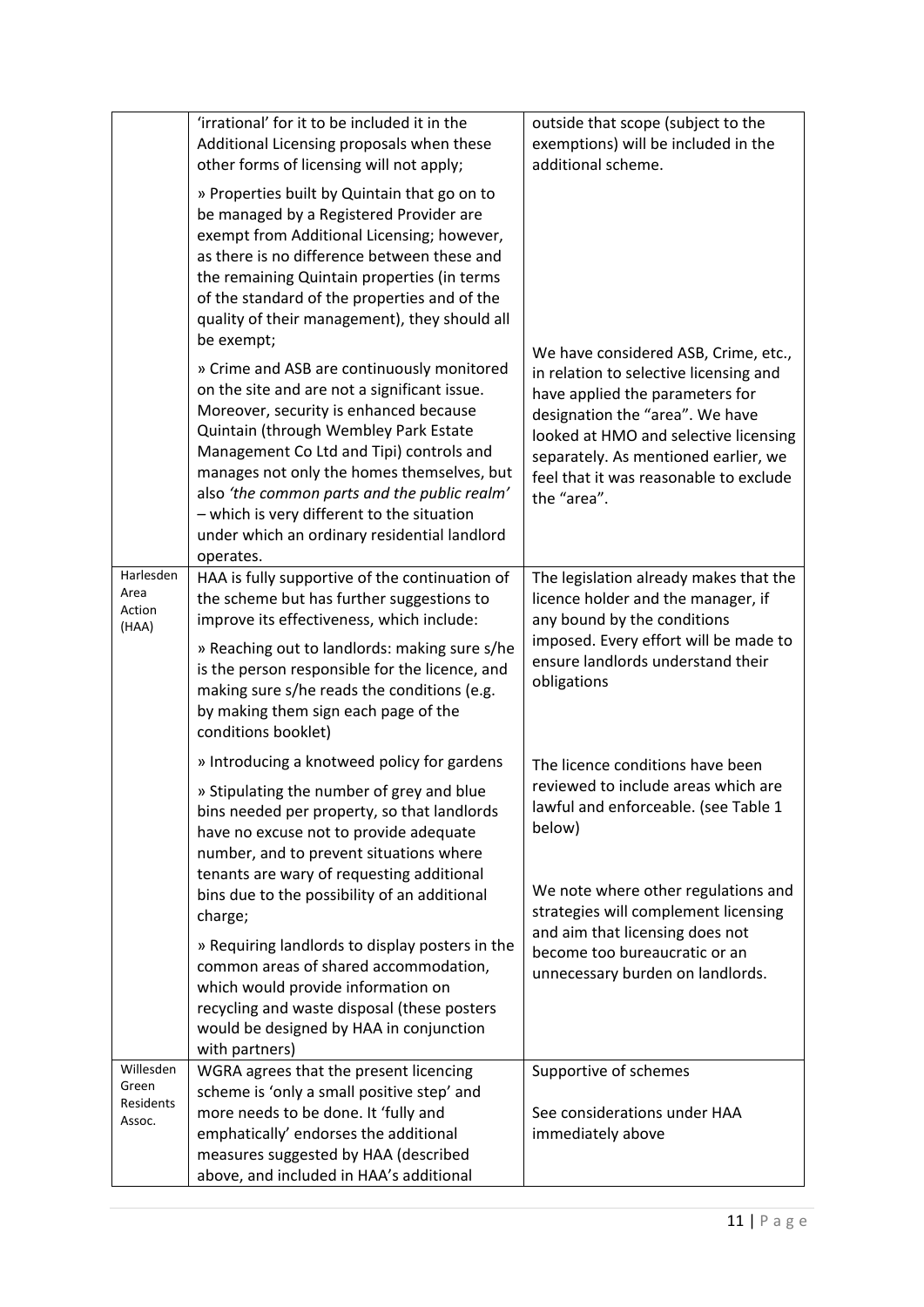|                                     | submission to the Council i.e. the marked up                                                                                                                                                                                                                                                                                                                                                                                                                                                                                                                                                                                                                                                                                                                                                                                                                                              |                                                                                                                                                                                                                                                                                                                                                                                                                                                                                                                                                                                                                                                                                                                                                                                   |
|-------------------------------------|-------------------------------------------------------------------------------------------------------------------------------------------------------------------------------------------------------------------------------------------------------------------------------------------------------------------------------------------------------------------------------------------------------------------------------------------------------------------------------------------------------------------------------------------------------------------------------------------------------------------------------------------------------------------------------------------------------------------------------------------------------------------------------------------------------------------------------------------------------------------------------------------|-----------------------------------------------------------------------------------------------------------------------------------------------------------------------------------------------------------------------------------------------------------------------------------------------------------------------------------------------------------------------------------------------------------------------------------------------------------------------------------------------------------------------------------------------------------------------------------------------------------------------------------------------------------------------------------------------------------------------------------------------------------------------------------|
|                                     | copy of the conditions).                                                                                                                                                                                                                                                                                                                                                                                                                                                                                                                                                                                                                                                                                                                                                                                                                                                                  |                                                                                                                                                                                                                                                                                                                                                                                                                                                                                                                                                                                                                                                                                                                                                                                   |
| Willesden<br>Green<br>Town<br>Team  | The Willesden Green Town Team also shared<br>some proposed amendments to the licence<br>conditions including proposals for additional<br>posters/information and additions to the<br>conditions around external areas, refuse and<br>waste, pest control, means of escape and<br>various other aspects of the property                                                                                                                                                                                                                                                                                                                                                                                                                                                                                                                                                                    | See considerations under HAA<br>immediately above                                                                                                                                                                                                                                                                                                                                                                                                                                                                                                                                                                                                                                                                                                                                 |
|                                     | condition and management.                                                                                                                                                                                                                                                                                                                                                                                                                                                                                                                                                                                                                                                                                                                                                                                                                                                                 |                                                                                                                                                                                                                                                                                                                                                                                                                                                                                                                                                                                                                                                                                                                                                                                   |
| <b>BAWRC</b>                        | Brent Advisory Women's Resource Centre<br>believes all private landlords should be<br>registered, and that there should also be rent<br>control mechanisms to regulate<br>'extortionate' private landlords. It notes the<br>benefit system is not meeting the total rent<br>cost for those on low income and this should<br>be addressed.<br>It is noted that many low-income people are<br>struggling with high rents which, BAWRC<br>regards these as 'innocent victims' of<br>unreasonable landlords. More broadly, it is<br>concerned about the ways crime operates in<br>families and the role contributed by financial<br>hardship in family breakdowns<br>BAWRC recognises these issues might seem<br>to be beyond the scope of the current<br>exercise; however, it feels they should be<br>considered as part of the consultation and<br>would ask the council to consider them. | Our proposals justify borough wide<br>HMO licensing and an evidence base<br>application of selective licensing.<br>The Council has area level data on the<br>economic status and deprivation. We<br>have undertaken a thorough<br>Equalities Analysis (Appendix 10),<br>detailing several of the protected<br>characteristics and issues in relation<br>to women.<br>We have involved tenants and<br>residents' associations, welfare<br>groups and Community champions.<br>The consultation is via an open<br>questionnaire but the process has<br>also been designed to capture the<br>views of the cross-section of Brent's<br>residents through the sampling of<br>participants selected for the residents<br>and tenants' forums and the for the<br>face-to-face interviews. |
| Submission<br>s from<br>individuals | » There is already plenty of existing<br>legislation to address issues in the PRS                                                                                                                                                                                                                                                                                                                                                                                                                                                                                                                                                                                                                                                                                                                                                                                                         | In adopting these discretionary<br>licensing, the Council is able to<br>extend the use regulatory powers<br>available.                                                                                                                                                                                                                                                                                                                                                                                                                                                                                                                                                                                                                                                            |
|                                     | » The costs of obtaining a licence will be<br>passed on to tenants                                                                                                                                                                                                                                                                                                                                                                                                                                                                                                                                                                                                                                                                                                                                                                                                                        | See the fees/impact on tenant<br>response                                                                                                                                                                                                                                                                                                                                                                                                                                                                                                                                                                                                                                                                                                                                         |
|                                     | » Many landlords act responsibly and operate<br>to good standards, without being compelled<br>to by licensing                                                                                                                                                                                                                                                                                                                                                                                                                                                                                                                                                                                                                                                                                                                                                                             | We recognise that many landlords<br>manage their properties responsibly,<br>but where landlords negligent we will<br>to use our licensing schemes to<br>enforcement and support them.                                                                                                                                                                                                                                                                                                                                                                                                                                                                                                                                                                                             |
|                                     | » Where 'slum' landlords are identified,<br>enforcement action is not always taken<br>against them (with the implication that this is<br>unfair on the compliant majority)                                                                                                                                                                                                                                                                                                                                                                                                                                                                                                                                                                                                                                                                                                                | Relatively, Brent has an excellent<br>record in Private Rented Sector<br>enforcement (see Table 5 below for<br>further on enforcement)                                                                                                                                                                                                                                                                                                                                                                                                                                                                                                                                                                                                                                            |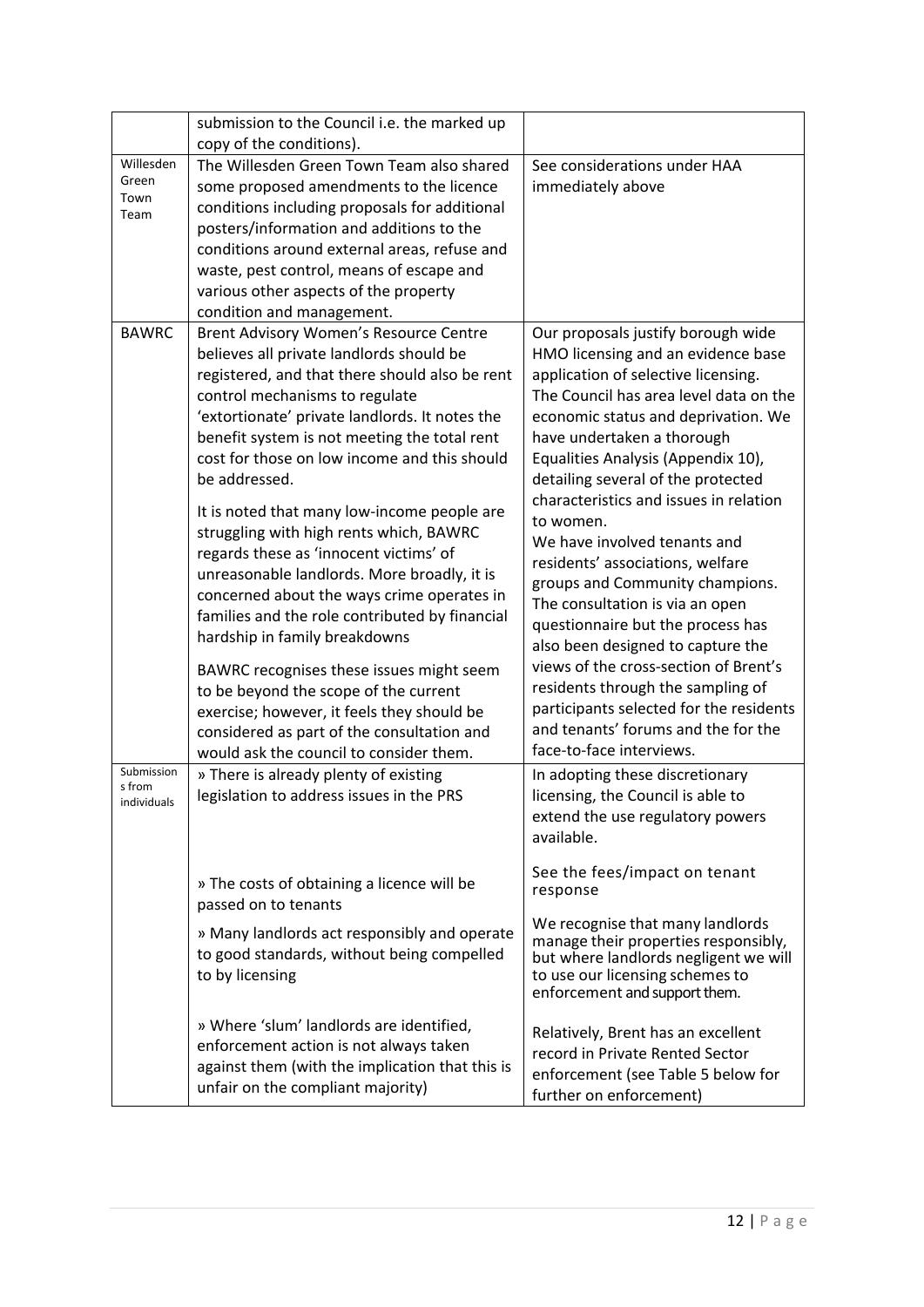#### **Main Themes emanating for the consultation responses**

The Consultation generally sought submissions and the questionnaire provided respondents with three opportunities to comment on the proposals in their own words, specifically:

- a) The conditions table (1) is significantly drawn from the written submissions
- b) The Text comments in the consultation questionnaire provided respondents with three opportunities to comment on the proposals in their own words, specifically:
	- If they disagreed with the proposals, asking them to explain why and to suggest any alternatives they would prefer to address the problems
	- If they disagreed with any of the licensing conditions, to explain why
	- Whether there was anything else the Council should consider to help improve the condition and management of properties, ASB, deprivation and other issues about the private rented sector in Brent, or whether they had any further comments in general

 Tables 2-6 are selected (notably where there were a high percentage of respondents with that particular view) comments drawn from the findings and summarised under the main themes.

| HMO / Selective                    | <b>Consultation Response</b>               | Council's                     |
|------------------------------------|--------------------------------------------|-------------------------------|
| <b>Licensing Condition</b>         |                                            | <b>Consideration</b>          |
| <b>HMO Condition 2</b>             | This clause does not reflect               | <b>Appendix 8 Condition 2</b> |
| Overcrowding:                      | the regulations                            | has been redrafted            |
| <b>HMO Condition 3 Amenity</b>     | Do not agree that the property must        | <b>Appendix 8 Condition 3</b> |
| and space (size of rooms)          | comply precisely with the council's        | Reworded and Council's        |
| standards:                         | amenity and space standards.               | standards shown as            |
|                                    |                                            | appendix.                     |
| Selective Condition (3)            | Rent books are only appropriate if the     | Considered where              |
| <b>Rent Payments:</b>              | tenant pays their rent in cash.            | payments are made             |
|                                    |                                            | otherwise but no change       |
| <b>HMO Condition 7</b>             | The requirement is to give the tenants     | <b>Both Appendices</b>        |
| <b>Deposits:</b>                   | prescribed information within 30 days      | amended                       |
| <b>Selective Condition 4</b>       | of taking a deposit                        |                               |
| <b>Deposits:</b>                   |                                            |                               |
| <b>HMO Condition 8</b>             | It is excessive to require every tenant to | Conditions considered -       |
| <b>Complaints</b>                  | be given a copy of a written complaints/   | No changes                    |
| <b>Selective Condition 5</b>       | ASB procedure at the start of their        |                               |
| <b>Complaints:</b>                 | tenancy                                    |                               |
|                                    |                                            |                               |
| HMO Condition 9 (ASB):             |                                            |                               |
| <b>Selective Condition 6 Anti-</b> |                                            |                               |
| social behaviour (ASB):            |                                            |                               |
|                                    |                                            |                               |

#### **1. Specific Responses in relation to Property Conditions**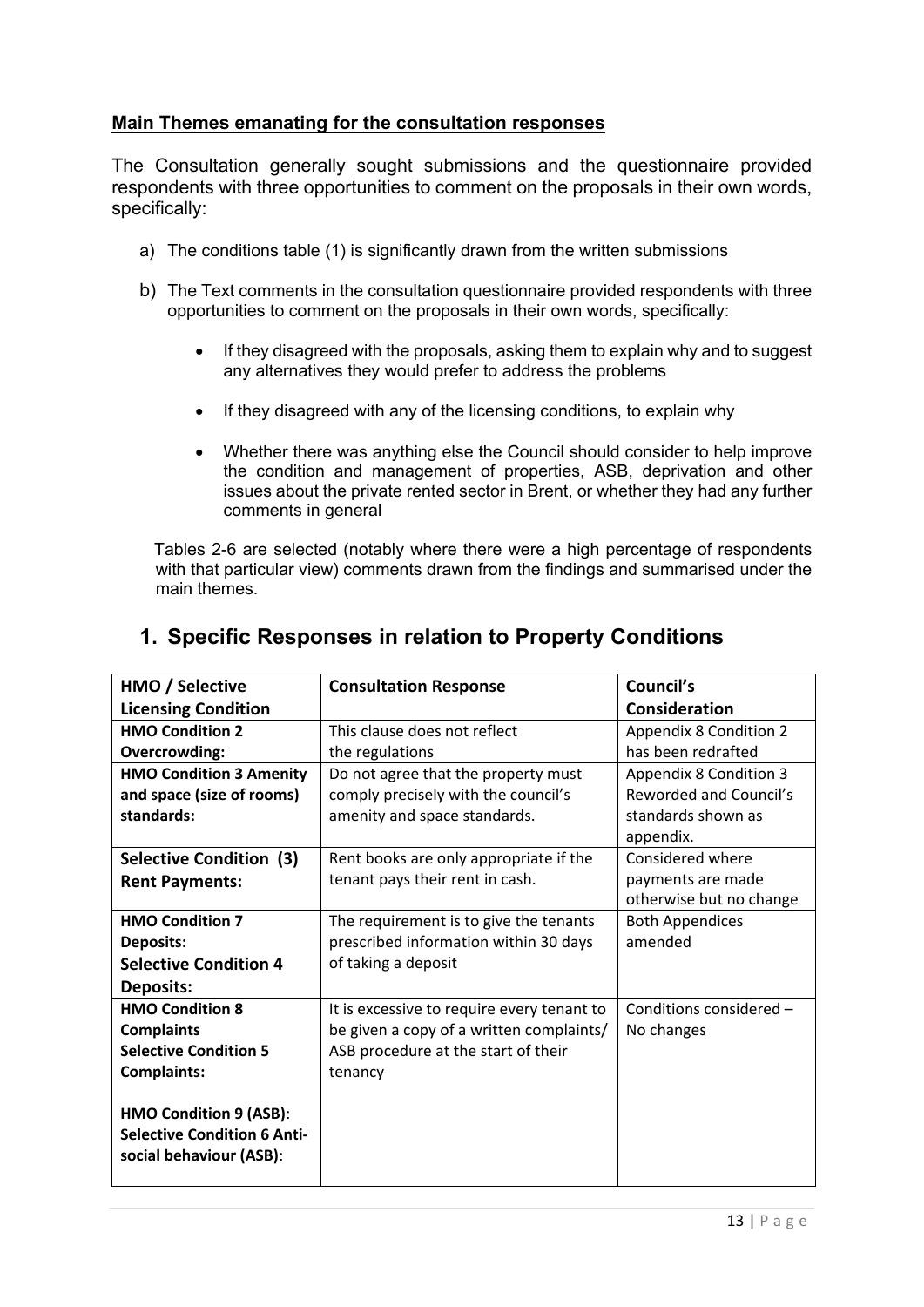| In relation to references, landlords may<br>No change<br><b>Prevention:</b><br>be restricted from releasing such<br>personal information<br>under GDPR<br><b>Selective Condition 6a</b><br><b>Prevention:</b><br><b>Selective Condition 11</b><br>Clause (a), the Court of Appeal have<br>Condition amended to<br><b>External areas:</b><br>ruled that the condition of the property<br>remove requirement to<br>cannot be dealt with by way of a<br>carry out works<br>selective licence condition<br>Clause (b), for single family properties,<br>it is highly likely that the upkeep of any<br>garden where the tenant has exclusive<br>use would be the tenant's responsibility |
|-------------------------------------------------------------------------------------------------------------------------------------------------------------------------------------------------------------------------------------------------------------------------------------------------------------------------------------------------------------------------------------------------------------------------------------------------------------------------------------------------------------------------------------------------------------------------------------------------------------------------------------------------------------------------------------|
|                                                                                                                                                                                                                                                                                                                                                                                                                                                                                                                                                                                                                                                                                     |
|                                                                                                                                                                                                                                                                                                                                                                                                                                                                                                                                                                                                                                                                                     |
|                                                                                                                                                                                                                                                                                                                                                                                                                                                                                                                                                                                                                                                                                     |
|                                                                                                                                                                                                                                                                                                                                                                                                                                                                                                                                                                                                                                                                                     |
|                                                                                                                                                                                                                                                                                                                                                                                                                                                                                                                                                                                                                                                                                     |
|                                                                                                                                                                                                                                                                                                                                                                                                                                                                                                                                                                                                                                                                                     |
|                                                                                                                                                                                                                                                                                                                                                                                                                                                                                                                                                                                                                                                                                     |
|                                                                                                                                                                                                                                                                                                                                                                                                                                                                                                                                                                                                                                                                                     |
|                                                                                                                                                                                                                                                                                                                                                                                                                                                                                                                                                                                                                                                                                     |
|                                                                                                                                                                                                                                                                                                                                                                                                                                                                                                                                                                                                                                                                                     |
|                                                                                                                                                                                                                                                                                                                                                                                                                                                                                                                                                                                                                                                                                     |
|                                                                                                                                                                                                                                                                                                                                                                                                                                                                                                                                                                                                                                                                                     |
|                                                                                                                                                                                                                                                                                                                                                                                                                                                                                                                                                                                                                                                                                     |
| under the terms of the tenancy.                                                                                                                                                                                                                                                                                                                                                                                                                                                                                                                                                                                                                                                     |
| <b>Selective Condition 13</b><br>Clause (b). The condition of the<br>Condition essentially                                                                                                                                                                                                                                                                                                                                                                                                                                                                                                                                                                                          |
| <b>Repairs:</b><br>property cannot be dealt with by way of<br>deleted to leave                                                                                                                                                                                                                                                                                                                                                                                                                                                                                                                                                                                                      |
| a selective licence<br>requirement for the                                                                                                                                                                                                                                                                                                                                                                                                                                                                                                                                                                                                                                          |
| licence holder to detail                                                                                                                                                                                                                                                                                                                                                                                                                                                                                                                                                                                                                                                            |
| arrangement for repairs                                                                                                                                                                                                                                                                                                                                                                                                                                                                                                                                                                                                                                                             |
| Action to be taken under<br><b>Selective Condition 14</b><br>The condition of the property                                                                                                                                                                                                                                                                                                                                                                                                                                                                                                                                                                                          |
| <b>Compliance Works:</b><br>cannot be dealt with by way of a<br>Part 1 Housing Act 2004                                                                                                                                                                                                                                                                                                                                                                                                                                                                                                                                                                                             |
| and therefore condition is<br>selective licence condition. Any                                                                                                                                                                                                                                                                                                                                                                                                                                                                                                                                                                                                                      |
| perceived hazards would<br>deleted.                                                                                                                                                                                                                                                                                                                                                                                                                                                                                                                                                                                                                                                 |
| need to be dealt with under the HHSRS.                                                                                                                                                                                                                                                                                                                                                                                                                                                                                                                                                                                                                                              |
| HMO Condition 15(c)<br>For the purposes of this clause, it would<br>HMO Management Regs.                                                                                                                                                                                                                                                                                                                                                                                                                                                                                                                                                                                            |
| be helpful for the council to define<br>Definition clarified. See<br><b>Common Parts (shared</b>                                                                                                                                                                                                                                                                                                                                                                                                                                                                                                                                                                                    |
| "common parts"<br>areas):<br>Appendix 8, condition 15                                                                                                                                                                                                                                                                                                                                                                                                                                                                                                                                                                                                                               |
| <b>Selective Condition 16.1</b><br>Deleted the mains wired<br>Exceeds the mandatory licence                                                                                                                                                                                                                                                                                                                                                                                                                                                                                                                                                                                         |
| <b>Smoke alarms:</b><br>condition. The requirement to install<br>specification and                                                                                                                                                                                                                                                                                                                                                                                                                                                                                                                                                                                                  |
| mains wired smoke alarms with battery<br>amended to say that the                                                                                                                                                                                                                                                                                                                                                                                                                                                                                                                                                                                                                    |
| back up in some single family dwellings<br>smoke alarms are to be                                                                                                                                                                                                                                                                                                                                                                                                                                                                                                                                                                                                                   |
| cannot be imposed as a selective<br>appropriate to the house.                                                                                                                                                                                                                                                                                                                                                                                                                                                                                                                                                                                                                       |
| licence condition<br>LACORs will be                                                                                                                                                                                                                                                                                                                                                                                                                                                                                                                                                                                                                                                 |
| considered in deciding                                                                                                                                                                                                                                                                                                                                                                                                                                                                                                                                                                                                                                                              |
| the appropriateness.                                                                                                                                                                                                                                                                                                                                                                                                                                                                                                                                                                                                                                                                |
| Web-link inserted<br><b>HMO Condition 17 Refuse</b><br>It would be useful to attach a brief                                                                                                                                                                                                                                                                                                                                                                                                                                                                                                                                                                                         |
| summary of the council's waste policy<br>and waste                                                                                                                                                                                                                                                                                                                                                                                                                                                                                                                                                                                                                                  |
| or to provide a web-link where                                                                                                                                                                                                                                                                                                                                                                                                                                                                                                                                                                                                                                                      |
| information can be found.<br><b>Selective Condition 17</b>                                                                                                                                                                                                                                                                                                                                                                                                                                                                                                                                                                                                                          |
| Condition should be deleted as it is not<br>Amended see Condition                                                                                                                                                                                                                                                                                                                                                                                                                                                                                                                                                                                                                   |
| <b>Means of escape:</b><br>appropriate in the context of a single<br>16, Appendix 9<br>family house or flat. There is no                                                                                                                                                                                                                                                                                                                                                                                                                                                                                                                                                            |
| designated fire escape route in a single                                                                                                                                                                                                                                                                                                                                                                                                                                                                                                                                                                                                                                            |
| family dwelling and the licence holder                                                                                                                                                                                                                                                                                                                                                                                                                                                                                                                                                                                                                                              |
| or their agent cannot stop families                                                                                                                                                                                                                                                                                                                                                                                                                                                                                                                                                                                                                                                 |
| placing items in their hallway.                                                                                                                                                                                                                                                                                                                                                                                                                                                                                                                                                                                                                                                     |
| Secondly, a selective licence condition                                                                                                                                                                                                                                                                                                                                                                                                                                                                                                                                                                                                                                             |
| cannot apply to the area outside the                                                                                                                                                                                                                                                                                                                                                                                                                                                                                                                                                                                                                                                |
| licensed property - for example in the                                                                                                                                                                                                                                                                                                                                                                                                                                                                                                                                                                                                                                              |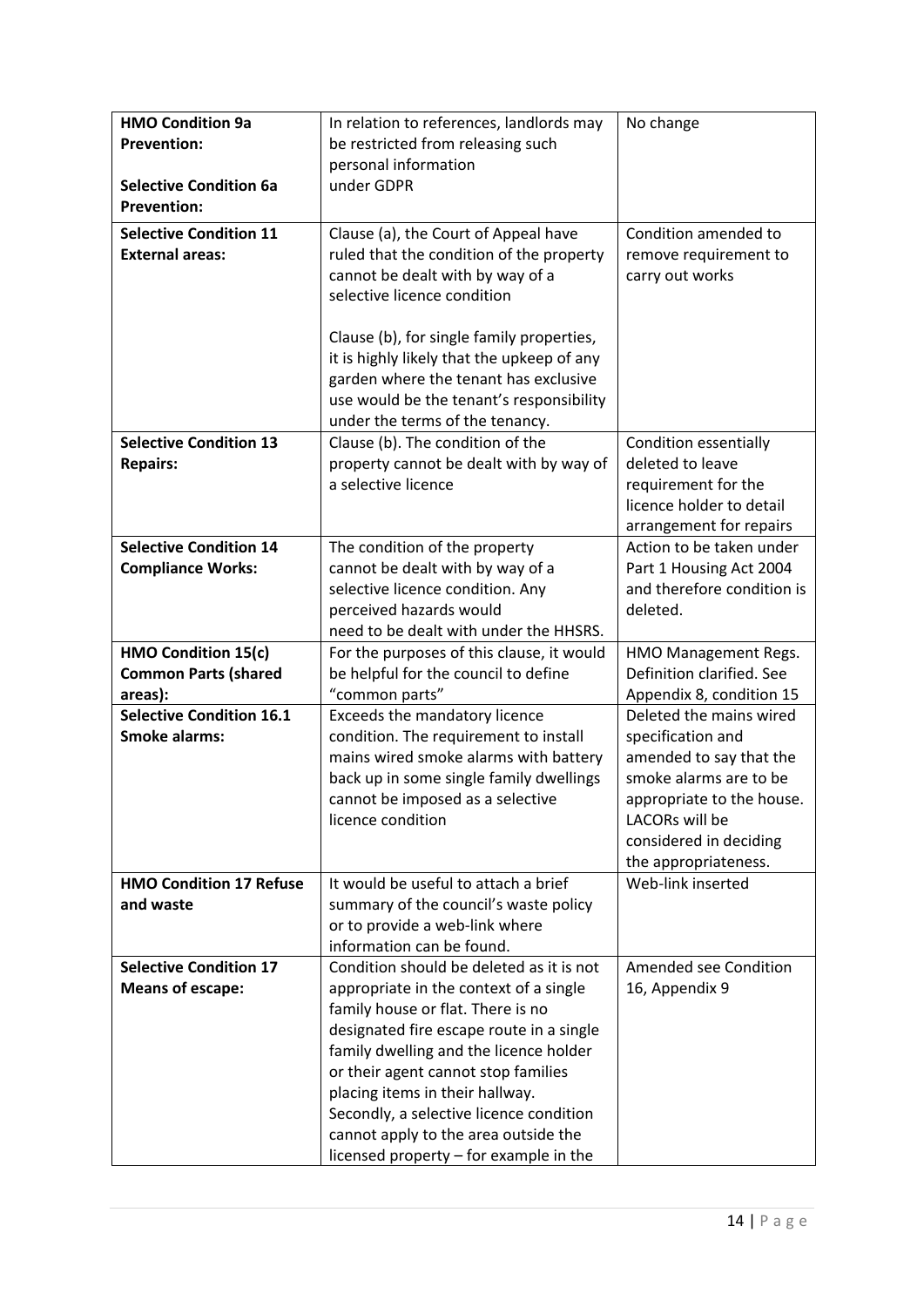| <b>Selective Condition 18</b><br><b>Electrical Installations</b>                                                                                | common parts of a building containing a<br>licensed flat.<br>As such, the condition is also not<br>appropriate in that context. This clause<br>is more appropriate to HMOs which are<br>licensed under a separate scheme.<br>This condition should be deleted<br>completely. Whilst the government are<br>considering making this a legal<br>requirement, the Court of Appeal have<br>ruled that an electrical inspection<br>report cannot be required by way of a<br>selective licence condition. | Deleted. Condition of the<br>property and not<br>management or use                                                                                                                                                                                                     |
|-------------------------------------------------------------------------------------------------------------------------------------------------|----------------------------------------------------------------------------------------------------------------------------------------------------------------------------------------------------------------------------------------------------------------------------------------------------------------------------------------------------------------------------------------------------------------------------------------------------------------------------------------------------|------------------------------------------------------------------------------------------------------------------------------------------------------------------------------------------------------------------------------------------------------------------------|
| <b>HMO Condition 22 Fire</b><br>precautions: In clause (b),                                                                                     | The wording should clarify that it<br>applies to properties that fall within the<br>remit of the Fire Safety Order.                                                                                                                                                                                                                                                                                                                                                                                | Condition 22 clarified                                                                                                                                                                                                                                                 |
| <b>HMO Condition 33</b><br><b>Absence of the licence</b><br>holder:<br><b>Selective Condition 21</b><br><b>Absence of the licence</b><br>holder | Think it is excessive to require the<br>licence holder to display a notice in<br>the communal hallway in the event<br>of their absence.                                                                                                                                                                                                                                                                                                                                                            | No change not accepted.<br>For all HMO information<br>should be given where<br>the licence holder is<br>absent, for selective<br>licensing if not displayed,<br>then appropriate 24hr<br>emergency information<br>must be given.                                       |
| <b>HMO Condition 34</b><br><b>Compliance inspections:</b><br><b>Selective Condition 22</b><br><b>Compliance inspections</b>                     | For an HMO let on a single tenancy it<br>would not be possible to guarantee<br>compliance with this condition                                                                                                                                                                                                                                                                                                                                                                                      | No change. As a<br>minimum it is reasonable<br>to ask that access must<br>be facilitated.                                                                                                                                                                              |
| <b>HMO Condition 36</b><br>Documents to be<br>displayed within the<br>property:                                                                 | Whilst it may be reasonable to display<br>all the documentation in a bedsit-HMO<br>occupied we do not think the same<br>approach is appropriate in a property<br>rented to a small group of sharers on<br>one tenancy                                                                                                                                                                                                                                                                              | No change not accepted.<br>This reasonably covers<br>HMOs whilst allowing<br>flexibility in enforcement.                                                                                                                                                               |
| <b>HMO Appendix 1:</b>                                                                                                                          | The advice on bedroom sizes, kitchen,<br>bathing and sanitary facilities<br>should be published separately as<br>guidance<br>document.                                                                                                                                                                                                                                                                                                                                                             | Mandatory requirements<br>are clear. The Council<br>HMO amenities and<br>space standards are<br>provided as guidance.<br>These standards will be<br>applied in deciding the<br>suitability of the HMO at<br>the time of the licence<br>approval and its<br>compliance. |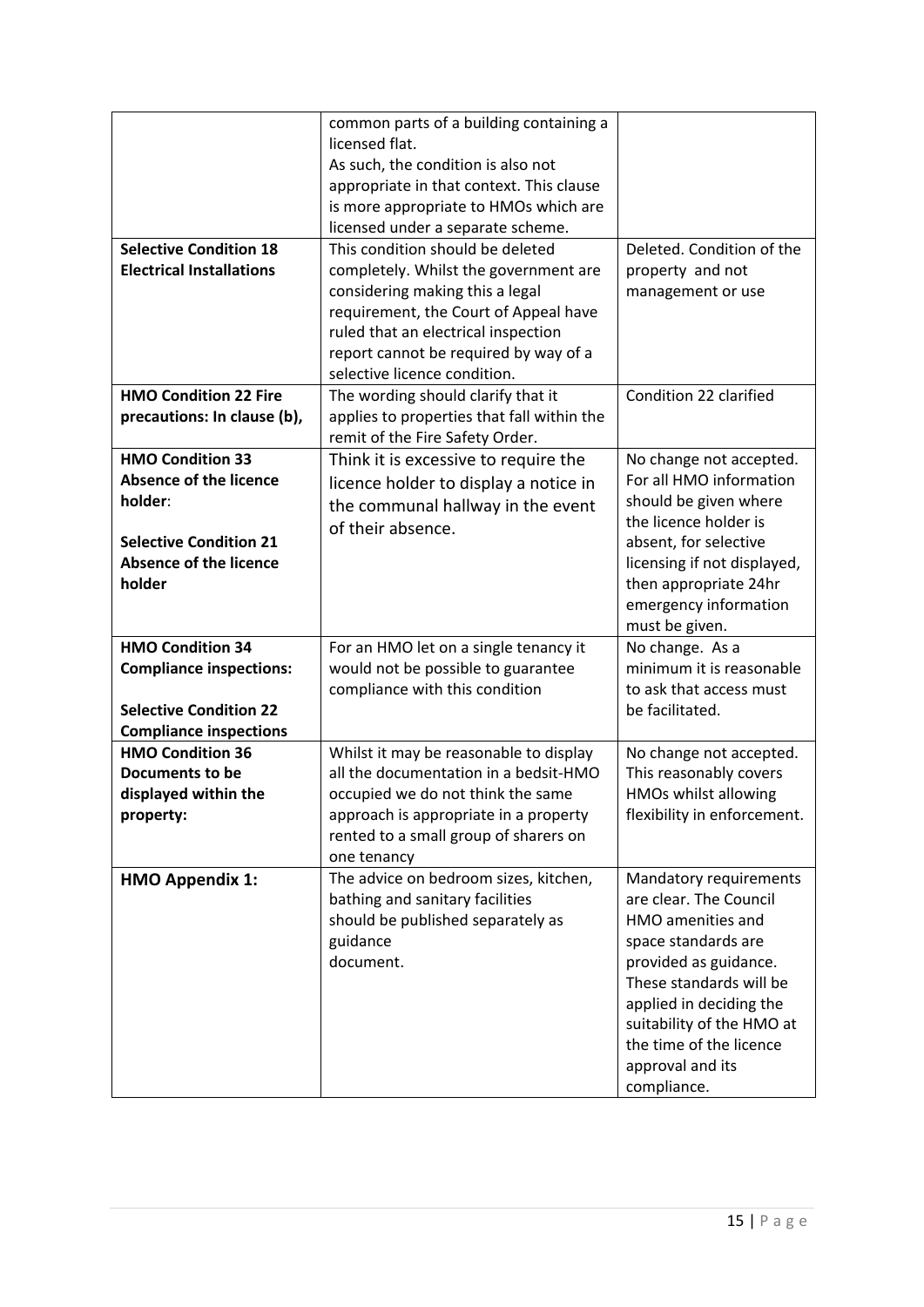## **2. Specific Responses in relation to Fees**

| <b>Consultation Response</b>                                                                                                                                                                                                                                                                                                                       | <b>Council's Consideration</b>                                                                                                                                                                                                                                                                                                                                                                                                                                                                                                                 |
|----------------------------------------------------------------------------------------------------------------------------------------------------------------------------------------------------------------------------------------------------------------------------------------------------------------------------------------------------|------------------------------------------------------------------------------------------------------------------------------------------------------------------------------------------------------------------------------------------------------------------------------------------------------------------------------------------------------------------------------------------------------------------------------------------------------------------------------------------------------------------------------------------------|
| The intention to offer a £100 fee discount<br>for the renewal of HMO licences and a £40<br>discount for renewal of selective licences is<br>welcomed. Regarding the charge of £15 for a<br>reminder letter and £100 for a missed<br>inspection appointment. It is unclear what<br>power exists under the Act to charge fees for<br>other purposes. | The additional charges referred to are not fees.<br>The additional charges are as existing s existing.<br>However, the point is being referred for Legal to<br>clarify the powers being used.<br>The Council has set out its basic fees, which will be<br>collected in two parts in accordance with the legal<br>requirements.                                                                                                                                                                                                                 |
| Proposal is just another money-making<br>scheme/additional tax/increased cost/waste<br>of money/money could be spent on<br>improvements, etc.                                                                                                                                                                                                      | The Council is permitted charge a fee to cover the<br>licensing function. The scheme is not designed to<br>make a profit and should break even over the 5-<br>year period.                                                                                                                                                                                                                                                                                                                                                                     |
| Proposed licensing scheme will mean rental<br>prices will go up/cost will be passed on to<br>tenants/rent is too high already                                                                                                                                                                                                                      | Over the course of the 5 years the fee is quite small<br>given the rental income. We have no evidence to<br>suggest that rents will go up or costs passed on to<br>tenants and believe that market forces has the<br>mort impact on the level of rents in the borough                                                                                                                                                                                                                                                                          |
| If the fee comprises two separate amounts<br>to cover the assessment of the property and<br>of the licence holder, then the element that<br>refers to the vetting of the licence holder<br>should only be charged once, not across all<br>properties that the individual owns or<br>manages (in other words, if a landlord is                      | The fee is worked out across the number of licence<br>applications we estimate in the scheme.<br>We do undertake basic the "fit and proper", but<br>the process is not unduly bureaucratic with more<br>extensive checks as necessary.                                                                                                                                                                                                                                                                                                         |
| deemed a 'fit and proper' person to manage<br>one property, then presumably they are 'fit<br>and proper' to manage all of them)                                                                                                                                                                                                                    | Certain accredited landlords will be able to get the<br>£40.00 accreditation discount for each property<br>application, not per landlord                                                                                                                                                                                                                                                                                                                                                                                                       |
| There should be pro rata licence fees (i.e.<br>fees adjusted according to the remaining<br>duration of the scheme) and discounts for<br>multiple properties                                                                                                                                                                                        | We note that some authorities have addressed this<br>issue by measures such as prorating, discounted.<br>We believe that this is best addressed by having a<br>clear policy in relation to the duration of the licence,<br>such that licences may be granted for the full five<br>years to extend beyond the end of a designation.<br>This policy will need to be subject to Cabinet<br>approval. The policy will also consider the varying<br>of licences already granted or granted during the<br>period of "overhang" between designations. |
| The licence fee should be linked to the rental<br>value of the property. Fees need to take<br>account of other expenses (e.g. loans,<br>regulatory changes, agency fees, letting fees,<br>maintenance fees) impacting on landlords                                                                                                                 | We appreciate that the rental income and expenses<br>that<br>landlords<br>have<br>and<br><b>business</b><br>vary<br>considerations. The fees are set as low as possible<br>so as not to be a burden on landlords or to impact<br>negatively on tenants. For larger HMO, there is an<br>additional room charge.                                                                                                                                                                                                                                 |
| The fees should be higher, as they would be<br>'nothing' to the typical landlord of a HMO                                                                                                                                                                                                                                                          | Brent's fees have been calculated to reflect the<br>costs of the activities in the process. Good landlords<br>will pay the basic cost but non-complaint landlords<br>will incur further enforcement costs                                                                                                                                                                                                                                                                                                                                      |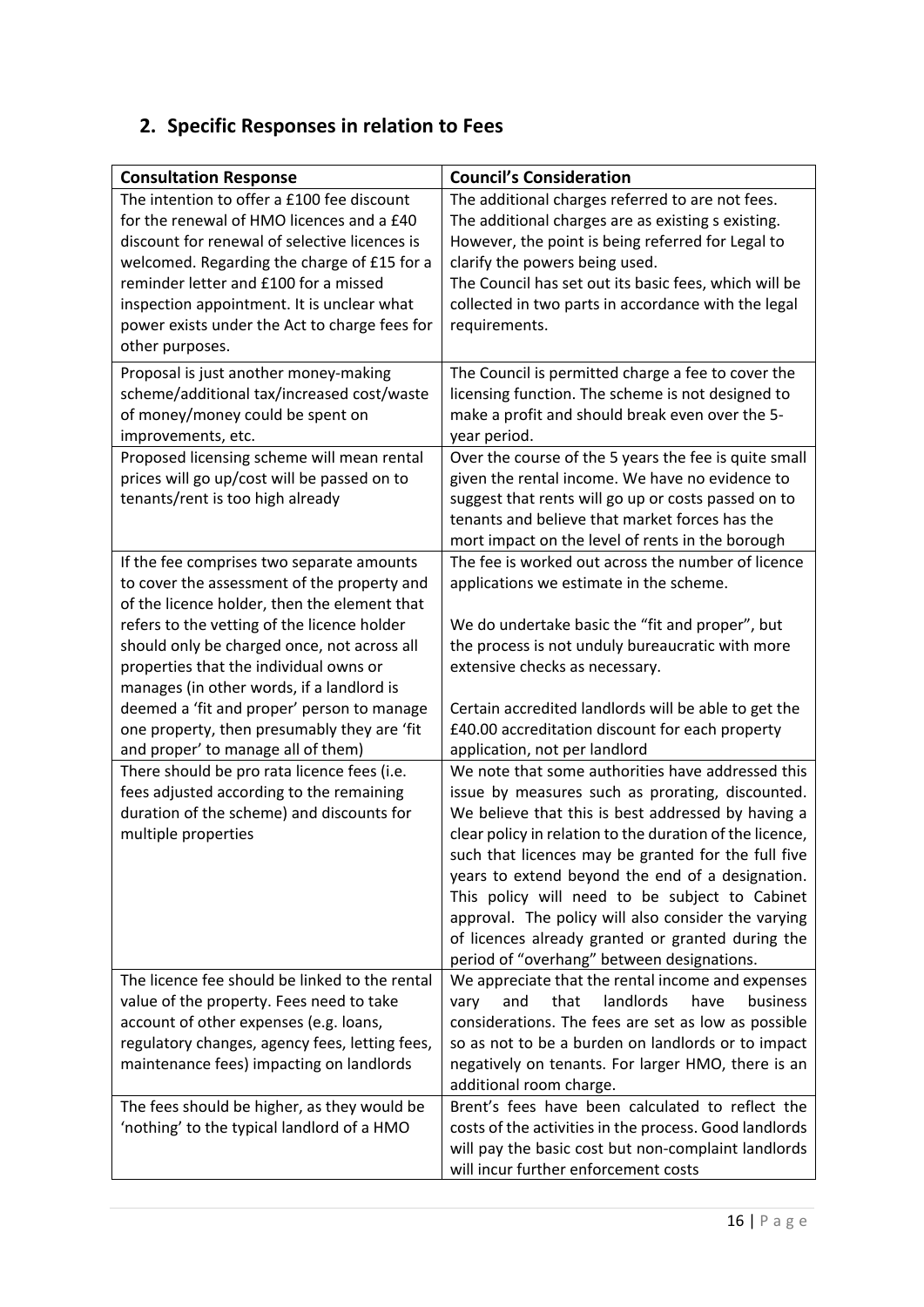## **3. Specific Responses in relation to the area Designations**

| <b>Consultation Response</b>                                                                                                                                                                                                                                                                                                                                                                          | <b>Council's Consideration</b>                                                                                                                                                                                                                                                                                                                                                                                                                                                                                                                                                                                                                                                                                                                                                                                                                                            |
|-------------------------------------------------------------------------------------------------------------------------------------------------------------------------------------------------------------------------------------------------------------------------------------------------------------------------------------------------------------------------------------------------------|---------------------------------------------------------------------------------------------------------------------------------------------------------------------------------------------------------------------------------------------------------------------------------------------------------------------------------------------------------------------------------------------------------------------------------------------------------------------------------------------------------------------------------------------------------------------------------------------------------------------------------------------------------------------------------------------------------------------------------------------------------------------------------------------------------------------------------------------------------------------------|
| We would encourage the council to delay<br>implementing selective licensing in new<br>areas so that resources can be focused on<br>enforcement of the HMO licensing<br>schemes.                                                                                                                                                                                                                       | If approved by Cabinet, we intend that additional<br>licensing come in force on 1 <sup>st</sup> February 2020.<br>that<br>selective<br>Given<br>licensing<br>will<br>require<br>Government approval, and if granted, we will look to<br>introduce renewal of the scheme for Harlesden,<br>Wembley Central and Willesden Green in the Spring<br>of 2020, and the scheme for extending selective<br>licensing at a convenient date as soon as possible<br>thereafter, in the Summer of 2020.                                                                                                                                                                                                                                                                                                                                                                                |
| The proposal licensing scheme should<br>cover all of borough/not just selected<br>properties.                                                                                                                                                                                                                                                                                                         | We recognise the benefits of borough-wide schemes<br>and the proposal to renew and extend provides a<br>significant coverage of private rented sector of the<br>borough area.<br>The additional licensing scheme is proposed borough-<br>wide which gives a blanket coverage of all HMOs<br>(except for those with statutory exemption) in the<br>borough. For example, we<br>have<br>specifically<br>considered s257 HMOs, and any HMOs within the<br>new Wembley Park area of Tokyngton ward.<br>With regard to selective licensing, we are unable to<br>include the wards of Dollis Hill, Kenton and<br>Stonebridge as our evidence should that these wards<br>have less than the 20% private rented properties,<br>which is one of the legal criteria that we must satisfy.<br>There is the option to designation these areas if the<br>evidential situation changes. |
| Wembley Park should be included in the<br>licensing scheme.                                                                                                                                                                                                                                                                                                                                           | The proposal includes Wembley Park in the additional<br>HMO scheme. We have seriously considered also<br>including the area for selective licensing but do not<br>feel that the area satisfies the condition for inclusion.<br>We note however that the consultation responses<br>suggests the inclusion of the entire Tokyngton ward<br>for selective licensing.                                                                                                                                                                                                                                                                                                                                                                                                                                                                                                         |
| Some of these areas are included in the<br>proposed or existing Selective Licensing<br>designations. In particular, there was some<br>concern that the Council's figures<br>underestimate the scale and size of the<br>PRS in a couple of areas. On the other<br>hand, there was some scepticism around<br>the justification for including certain wards,<br>including Brondesbury Park and Alperton: | We are confident that each area for selective<br>licensing meets one or more of the conditions for the<br>licensing scheme, as well as the satisfying all of the<br>other criteria.<br>An independent housing stock review was<br>Commissioned by the Council and undertaken by the<br>Building Research Establishment (BRE) provides data<br>at borough, ward and Lowest Super Output Areas<br>(LSOA) in Brent. The data is analysed for (poor)<br>property conditions, disrepair, Health and Safety<br>Hazards (HHSRS) and deprivation in particular.<br>Building on our 2017 selective Licensing evidence<br>report, our own ASB evidence from this report shows<br>that there are high levels of ASB linked directly to<br>properties across the<br>private rented<br>borough                                                                                         |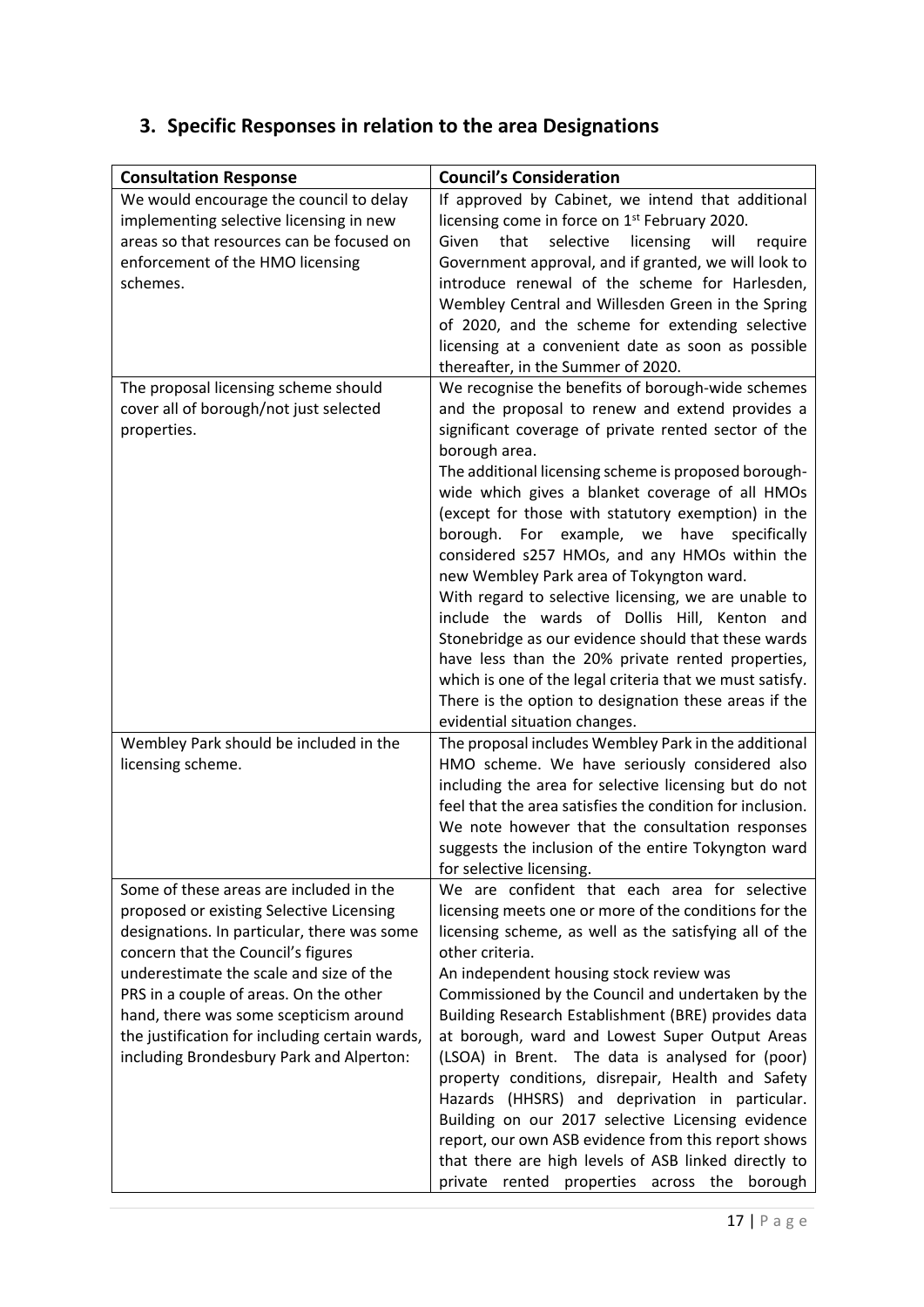| compared to other tenures. We are not able to insert<br>all of the evidence in the proposal document, but<br>details and extracts were included as part of the<br>proposal evidence.<br>This evidence was used as part of the evidence pack<br>and was published during the consultation. The BRE<br>report and also the 2017 report is a background |
|------------------------------------------------------------------------------------------------------------------------------------------------------------------------------------------------------------------------------------------------------------------------------------------------------------------------------------------------------|
| document to the cabinet report.                                                                                                                                                                                                                                                                                                                      |
|                                                                                                                                                                                                                                                                                                                                                      |

## **4. Specific Responses in relation to resourcing the schemes**

| <b>Consultation Response</b>                  | <b>Council's Consideration</b>                     |
|-----------------------------------------------|----------------------------------------------------|
| We understand that if the property conditions | We strongly believe that Conditions in relation to |
| criterion is applied, the council would be    | housing conditions only require that it would be   |
| required to undertake HHSRS inspections on    | appropriate for a significant number of the        |
| all those properties                          | properties referred to be inspected,               |
| over the next 5 years. Would there be         |                                                    |
| adequate staffing resources available to      | We will the balance staffing needed for HMO        |
| undertake the thousands inspections           | licensing and HHSRS inspections, both with a       |
| required?                                     | view with a view to determining whether any        |
|                                               | category 1 or category 2 hazards exist on the      |
|                                               | premises, and carrying out any necessary           |
|                                               | enforcement action.                                |
|                                               |                                                    |
|                                               | We have included target in our proposal and if     |
|                                               | the schemes are approved, we will finalise our     |
|                                               | targets and performance measures, ensuring         |
|                                               | adequate staffing to meet the objectives of the    |
|                                               | schemes.                                           |
| We would encourage the council to delay       | See above and issue also raised under              |
| implementing selective licensing in new       | enforcement                                        |
| areas so that resources can be focused on     |                                                    |
| enforcement of the HMO licensing              |                                                    |
| schemes.                                      |                                                    |

## **5. Specific Responses in relation to Enforcement**

| <b>Consultation Response</b>                    | <b>Council's Consideration</b>                   |
|-------------------------------------------------|--------------------------------------------------|
| It is a concern that after operating a borough  | The BRE stock condition survey and other tools   |
| wide additional licensing scheme for five       | provide better data on the locations of the HMOs |
| years, the council acknowledge that only 20%    | in the borough.                                  |
| of HMOs have been licensed, with inadequate     |                                                  |
| enforcement resources to target those that      | This will allow proactive targeting to identify  |
| fail to apply. In this context, we would        | unlicensed HMO and lessen responsive work.       |
| encourage the council to focus their additional |                                                  |
| licensing scheme in the areas of greatest       | The BRE maps and other analytical tools identify |
| concern to achieve maximum impact.              | "hotspots", drilled down to LSOAs.               |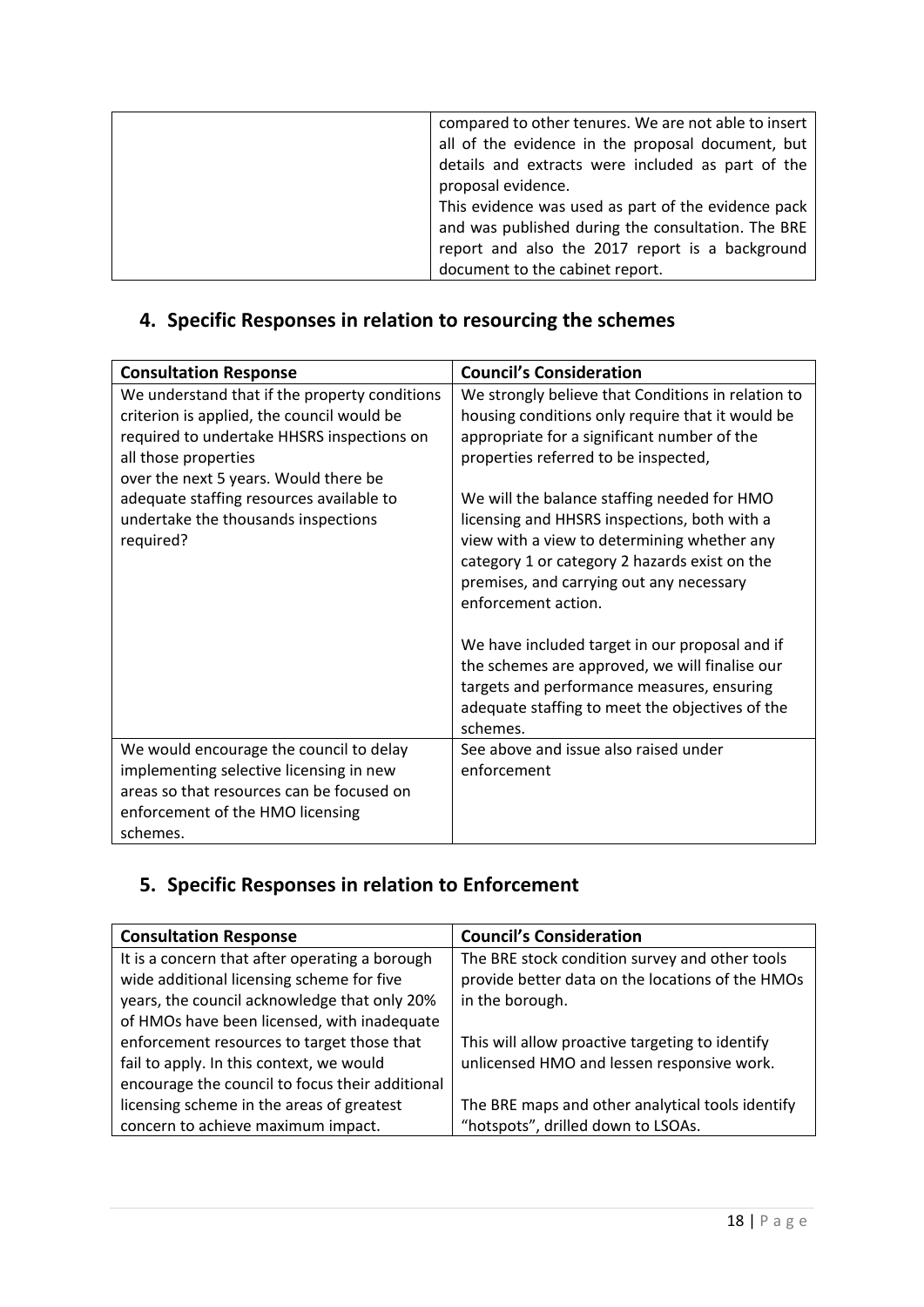| Proposals will need to be properly<br>managed/enforced efficiently/inspections will | We agree, but priorities will be to ensure that all<br>applications are submitted for licences, and that |
|-------------------------------------------------------------------------------------|----------------------------------------------------------------------------------------------------------|
| need to be made/vetting landlords etc.                                              | the licensing objectives as specified, including                                                         |
|                                                                                     | compliance to management and<br>property                                                                 |
|                                                                                     | standards are met, if necessary using enforcement                                                        |
|                                                                                     | in accordance with our enforcement policy                                                                |
| We would encourage the council to delay                                             | It is clearly agreed that licensing will not be                                                          |
| implementing selective licensing in new                                             | effective unless it is supported by robust                                                               |
| areas so that resources can be focused on                                           | enforcement. Though we intend that the schemes                                                           |
| enforcement of the HMO licensing                                                    | come into force on different dates, we believe that                                                      |
| schemes                                                                             | a balanced strategy and balanced resources is                                                            |
|                                                                                     | needed to deliver the aims of both the                                                                   |
|                                                                                     | discretionary and mandatory schemes.                                                                     |

## **6. Specific Responses in relation to alternatives or enhancements to licensing**

| <b>Consultation Response</b>                                                                                                        | <b>Council's Consideration</b>                                                                                                                                                                                                                                |
|-------------------------------------------------------------------------------------------------------------------------------------|---------------------------------------------------------------------------------------------------------------------------------------------------------------------------------------------------------------------------------------------------------------|
| Star ratings awarded to landlords or areas, to                                                                                      | We work with UKLAS, where there is an annual                                                                                                                                                                                                                  |
| make them more proactive to obtain                                                                                                  | awards ceremony                                                                                                                                                                                                                                               |
| recognition and learn how to look after their                                                                                       |                                                                                                                                                                                                                                                               |
| properties and tenants.                                                                                                             |                                                                                                                                                                                                                                                               |
| Limits on the numbers of HMOs that are<br>permitted in any given street (e.g. no more<br>than 2 allowed in a street of 20 i.e. 10%) | Brent Council is pursuing the use of Article 4<br>Directions, where the Planning Service is seeking<br>Cabinet<br>to<br>approval<br>remove<br>permitted<br>development rights for change of use from offices<br>and light industrial to residential and other |
|                                                                                                                                     | development rights between residential dwellings<br>and houses in multiple occupation. This will apply                                                                                                                                                        |
|                                                                                                                                     | to the whole borough.                                                                                                                                                                                                                                         |
|                                                                                                                                     | HMO Powers under the Housing Act are different                                                                                                                                                                                                                |
|                                                                                                                                     | to those found under the Town and Country<br>Planning Act, and therefore licenses may be                                                                                                                                                                      |
|                                                                                                                                     | granted for HMOs which do not have planning                                                                                                                                                                                                                   |
|                                                                                                                                     | permission to operate. An Article 4 Direction                                                                                                                                                                                                                 |
|                                                                                                                                     | which would require planning permission would                                                                                                                                                                                                                 |
|                                                                                                                                     | remove any uncertainty that planning permission                                                                                                                                                                                                               |
|                                                                                                                                     | is required. The HMO Licensing and HMO Article 4                                                                                                                                                                                                              |
|                                                                                                                                     | Direction proposals will assist in a complementary                                                                                                                                                                                                            |
|                                                                                                                                     | and co-ordinated approach between the Housing                                                                                                                                                                                                                 |
|                                                                                                                                     | and Planning functions in regulating HMOs in the                                                                                                                                                                                                              |
|                                                                                                                                     | borough, for which clear policies will be                                                                                                                                                                                                                     |
|                                                                                                                                     | developed.                                                                                                                                                                                                                                                    |
| A register (with much lower fee) where                                                                                              | We have considered alternatives e.g. registration,                                                                                                                                                                                                            |
| landlords could submit their documents via an                                                                                       | landlord accreditation, co-regulation, but these                                                                                                                                                                                                              |
| online portal, which (it is claimed) would be                                                                                       | are voluntary and rogue operators are unlikely to                                                                                                                                                                                                             |
| less intrusive than licensing and still achieve<br>could standards                                                                  | attend/engage.)                                                                                                                                                                                                                                               |
|                                                                                                                                     | Licensing provides a legal framework to tackle                                                                                                                                                                                                                |
|                                                                                                                                     | poor property conditions and bad management                                                                                                                                                                                                                   |
|                                                                                                                                     | practices associated with the private rented                                                                                                                                                                                                                  |